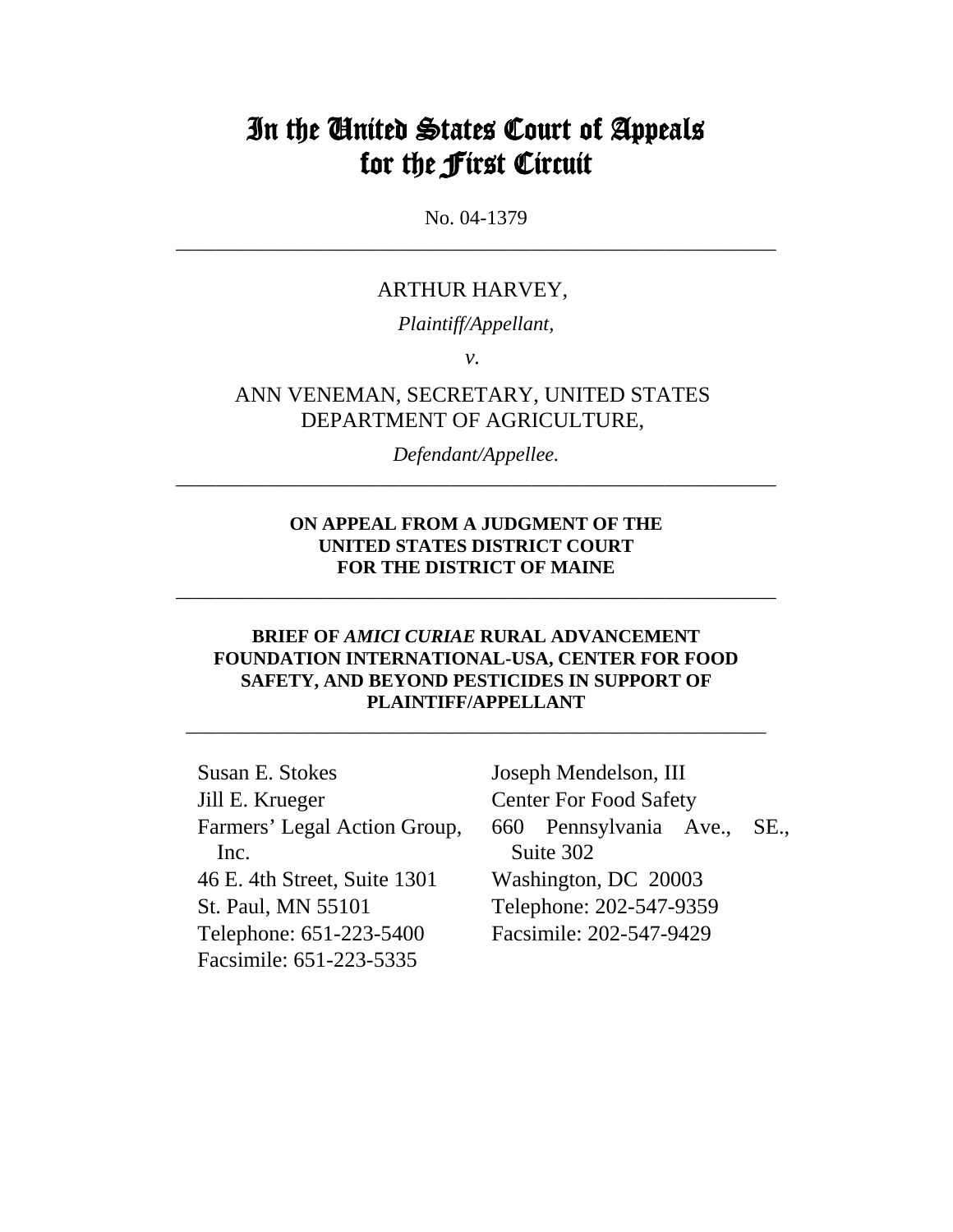# **CORPORATE DISCLOSURE STATEMENT**

<span id="page-1-0"></span>Pursuant to Federal Rule of Appellate Procedure 26.1, Rural Advancement Foundation International-USA, Center for Food Safety, and Beyond Pesticides are all not-for-profit corporations.

> \_\_\_\_\_\_\_\_\_\_\_\_\_\_\_\_\_\_\_\_\_\_\_\_\_\_\_\_\_\_\_\_\_\_\_ JILL E. KRUEGER

Counsel for *Amicus Curiae* Rural Advancement Foundation International-USA

Dated: June 14, 2004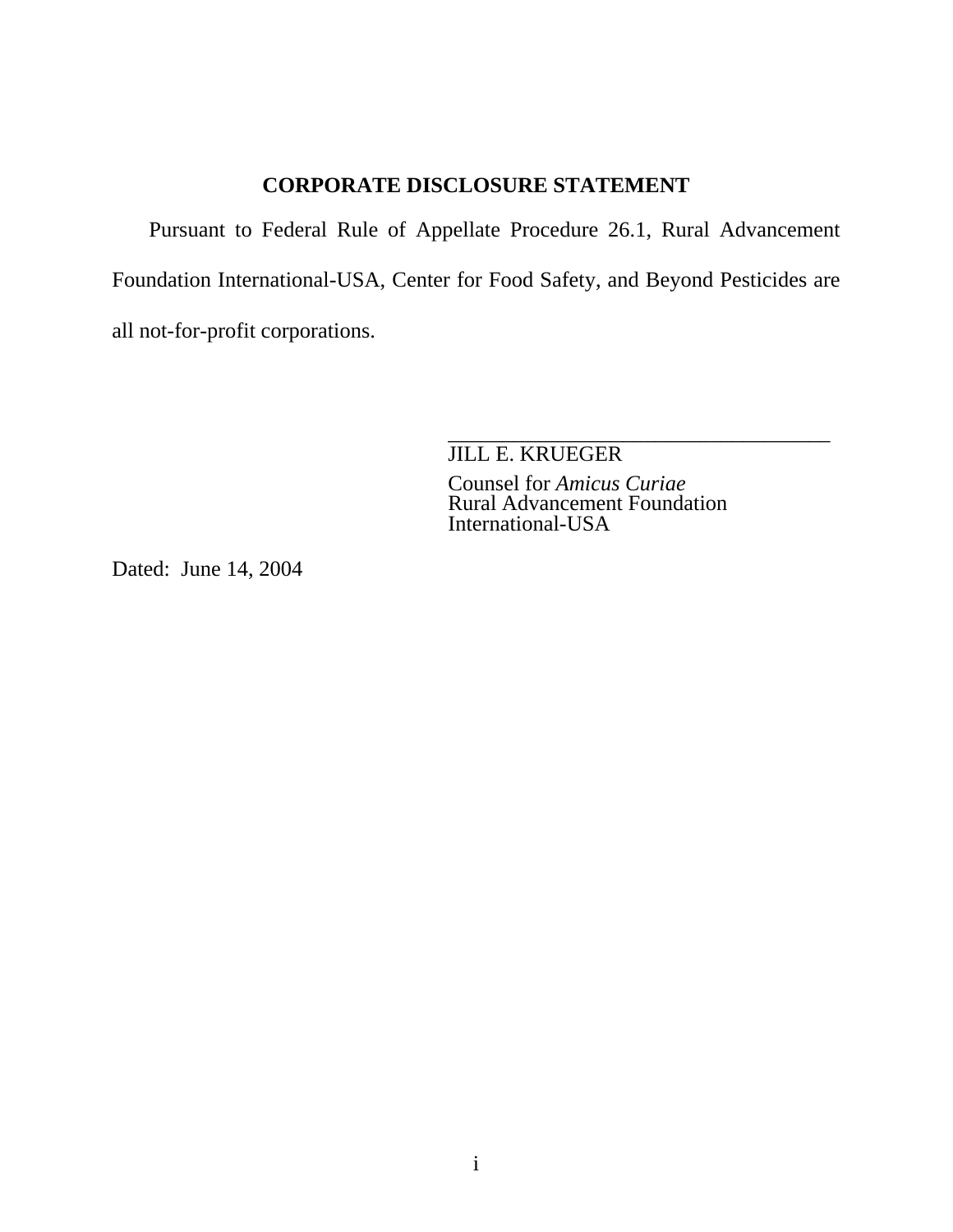# **TABLE OF CONTENTS**

<span id="page-2-0"></span>

|    | STATEMENT OF IDENTITY OF AMICI CURIAE, THEIR<br>INTERESTS IN THE CASE, AND SOURCE OF AUTHORITY 1                                                           |
|----|------------------------------------------------------------------------------------------------------------------------------------------------------------|
|    |                                                                                                                                                            |
|    |                                                                                                                                                            |
| I. | The Secretary's Rule-making Authority Does Not Extend to<br>the Adoption of Regulations that are Inconsistent with the                                     |
|    | A. The Regulation Allowing Use of the Term Organic to<br>Describe Food that Has Been Processed Using                                                       |
|    | 1.<br>The Act Prohibits the Use of Synthetic Substances<br>in Organic Food Handling, with Narrow                                                           |
|    | The Regulation Allowing the Use of Synthetic<br>2.<br>Substances in Food Handling, Beyond the Use<br>Necessary to Comply with Specific Food Safety         |
| B. | The Regulation Allowing Milk from Dairy Animals<br>Not Fed Organic Feed During the Entire Twelve<br>Months Prior to Sale to Be Labeled Organic Is          |
|    | The OFPA Requires that Organic Livestock be<br>1.                                                                                                          |
|    | The Regulation Allowing 80% Organic Feed for<br>2.<br>Dairy Animals During Much of the Year Before<br>Sale of the Milk as Organic is Inconsistent with the |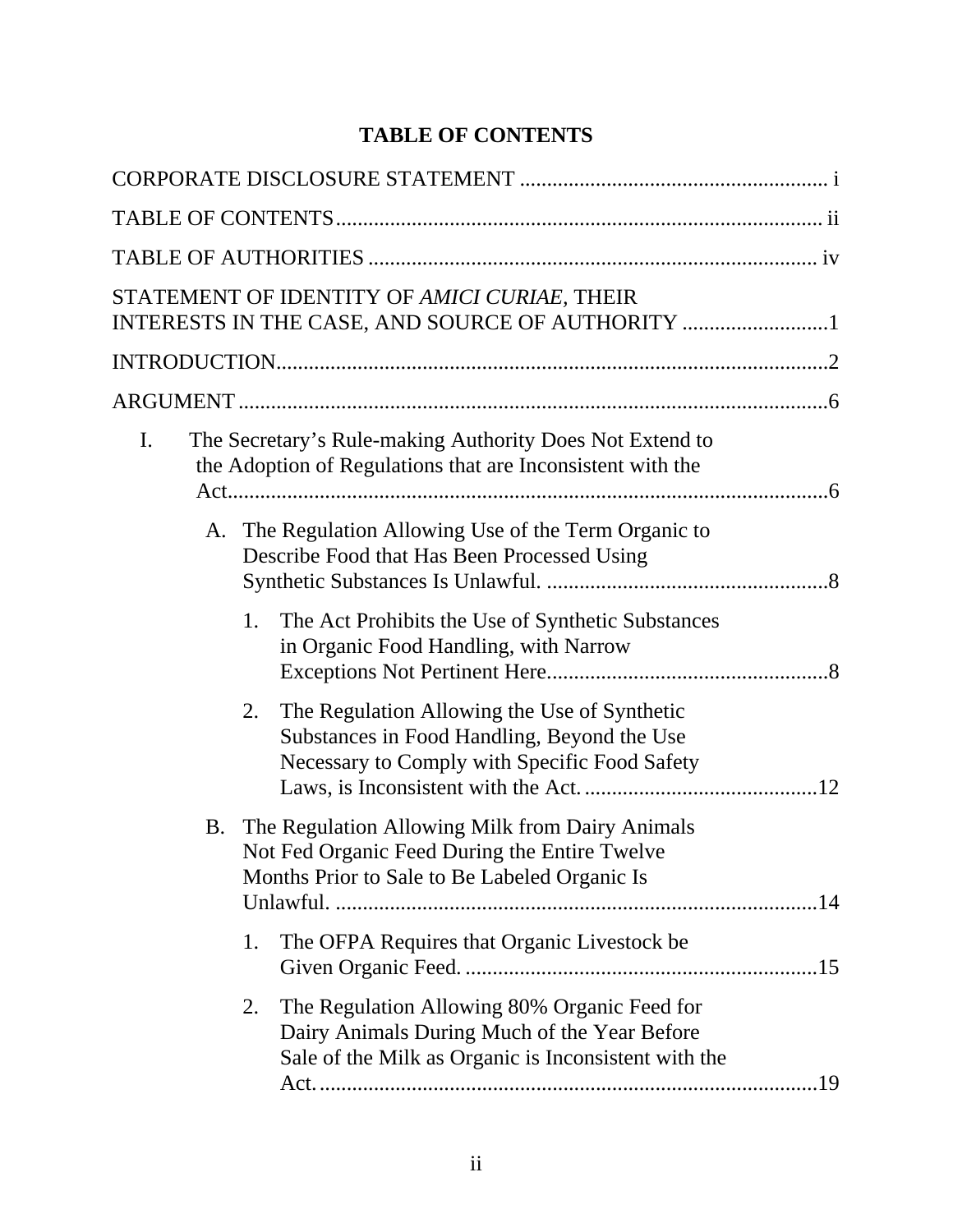| H. | When Possible, The National Organic Program Regulations |  |
|----|---------------------------------------------------------|--|
|    | Should Be Construed in Such a Way as to Render them     |  |
|    |                                                         |  |
|    |                                                         |  |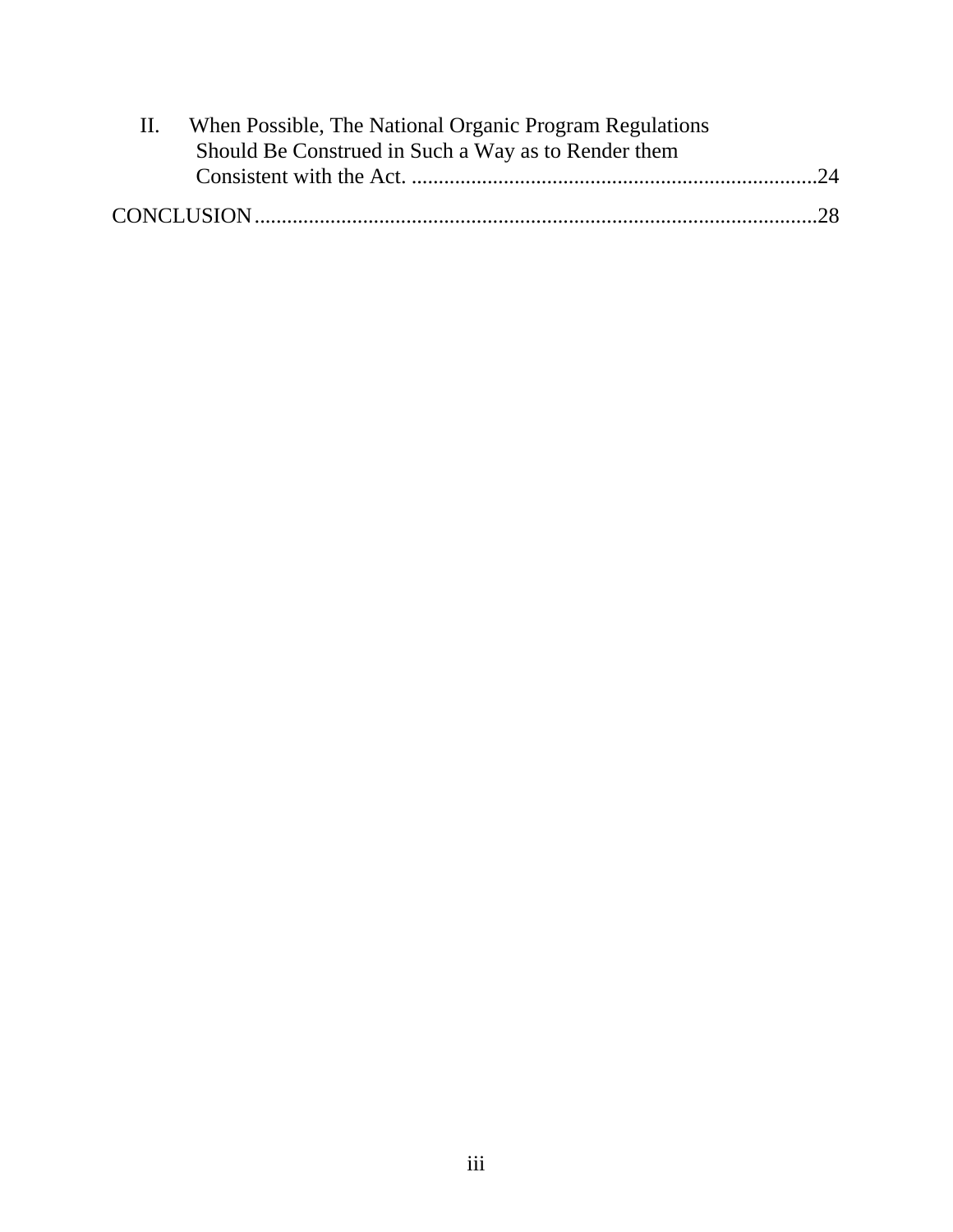# **TABLE OF AUTHORITIES**

<span id="page-4-0"></span>

|--|

| Chevron U.S.A., Inc. v. Natural Resources Defense Council, Inc., 467 |  |
|----------------------------------------------------------------------|--|
|                                                                      |  |
|                                                                      |  |
|                                                                      |  |
|                                                                      |  |
|                                                                      |  |
|                                                                      |  |
|                                                                      |  |
|                                                                      |  |
| Strickland v. Commissioner, Maine Dept. of Human Services, 48 F.3d   |  |
|                                                                      |  |
| United States v. National Amusements, Inc., 180 F.Supp.2d 251        |  |
|                                                                      |  |
| <b>Statutory Provisions</b>                                          |  |
|                                                                      |  |
|                                                                      |  |
|                                                                      |  |
|                                                                      |  |
|                                                                      |  |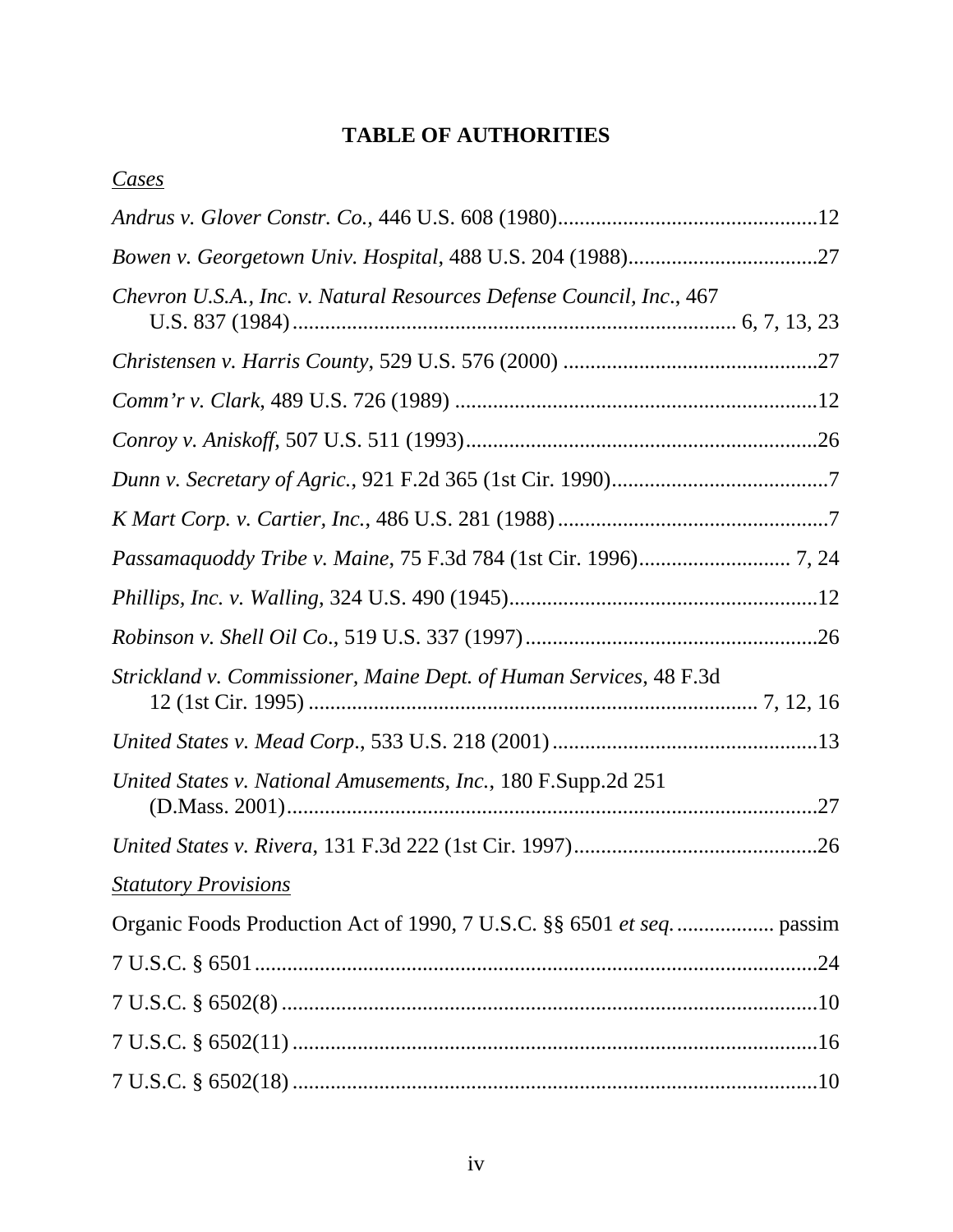| <u>Regulations</u> |  |
|--------------------|--|
|                    |  |
|                    |  |
|                    |  |
|                    |  |
|                    |  |
|                    |  |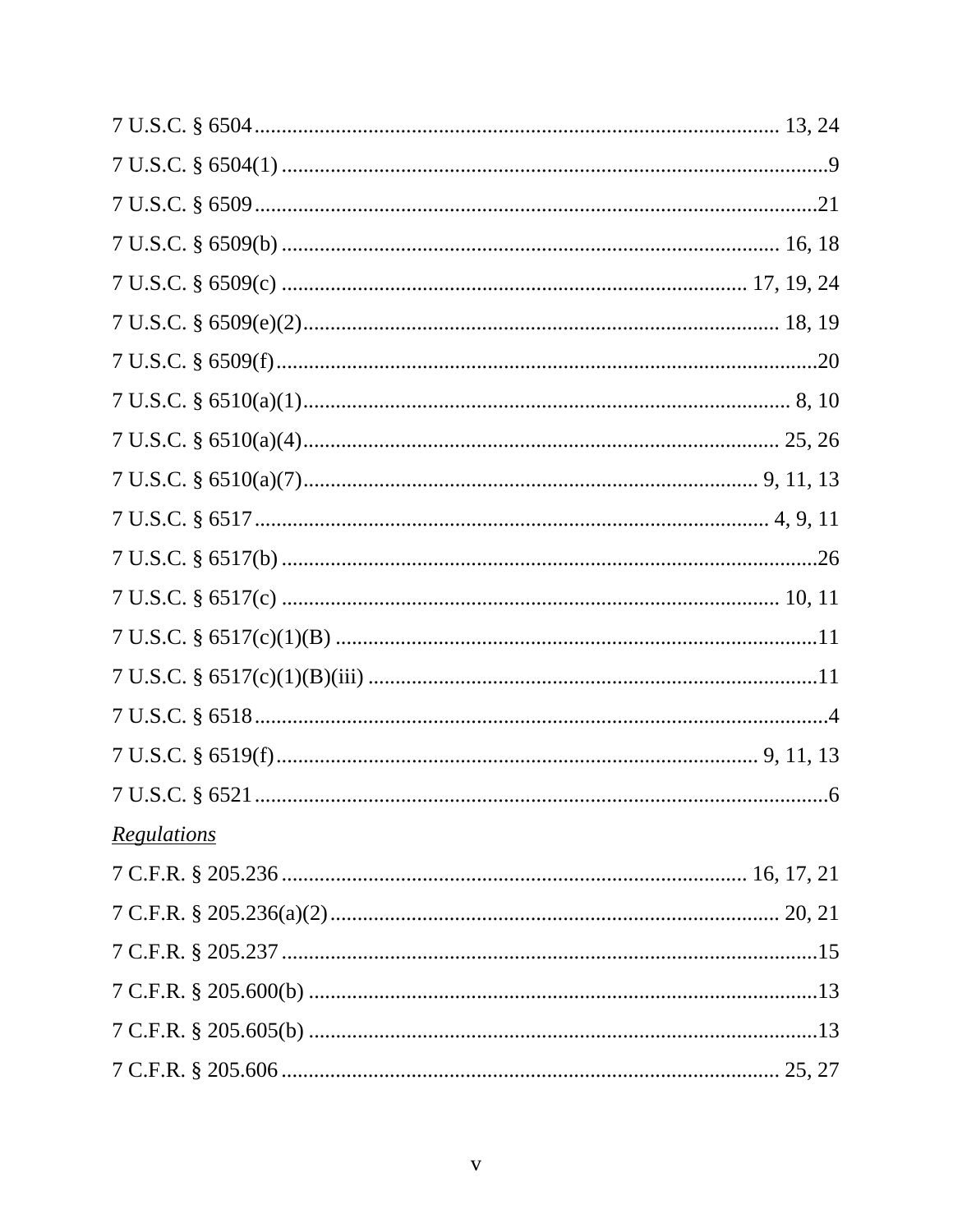| S. Rep. No. 101-357 at 291 (1990) reprinted in 1990 U.S.C.C.A.N. |  |
|------------------------------------------------------------------|--|
| <b>Federal Register Entries</b>                                  |  |
|                                                                  |  |
| <b>Other Authorities</b>                                         |  |
|                                                                  |  |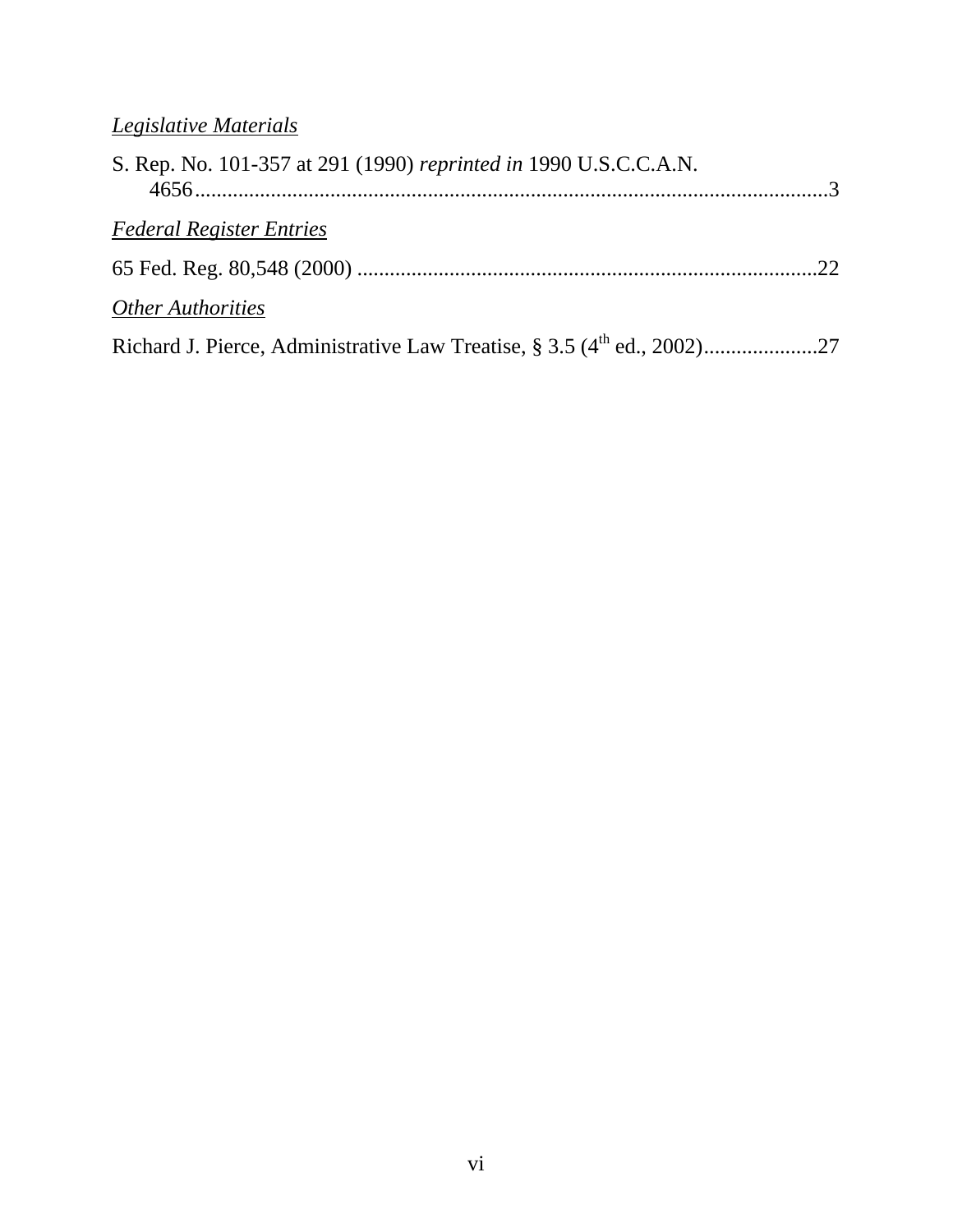# <span id="page-7-0"></span>**STATEMENT OF IDENTITY OF** *AMICI CURIAE,* **THEIR INTERESTS IN THE CASE, AND SOURCE OF AUTHORITY**

As identified in the Motion for Leave to File a Brief of *Amici Curiae*, the Proposed *Amici Curiae* are Rural Advancement Foundation International-USA, Center for Food Safety, and Beyond Pesticides (collectively, "Proposed *Amici Curiae*").

The interest of Proposed *Amici Curiae* in this case arises out of their commitment to an organic agriculture that is both environmentally sound and economically viable. Proposed *Amici Curiae* strongly support the rule-making process as a prerequisite of public participation and transparency in the ongoing implementation of the National Organic Program. However, they are concerned that the regulations at issue in this case reflect a fundamental disregard for limits on the scope of authority delegated to the Secretary under the Organic Foods Production Act.

Proposed *Amici Curiae* do not write to express their views about what the policies guiding the National Organic Program ought to be. They recognize this court is not the proper forum for expressing their views. Proposed *Amici Curiae* submit this brief because of a fundamental commitment to good government process, knowing that this court need not rule upon the merits of the Secretary's policies, but upon whether the Secretary's regulations are consistent with the law.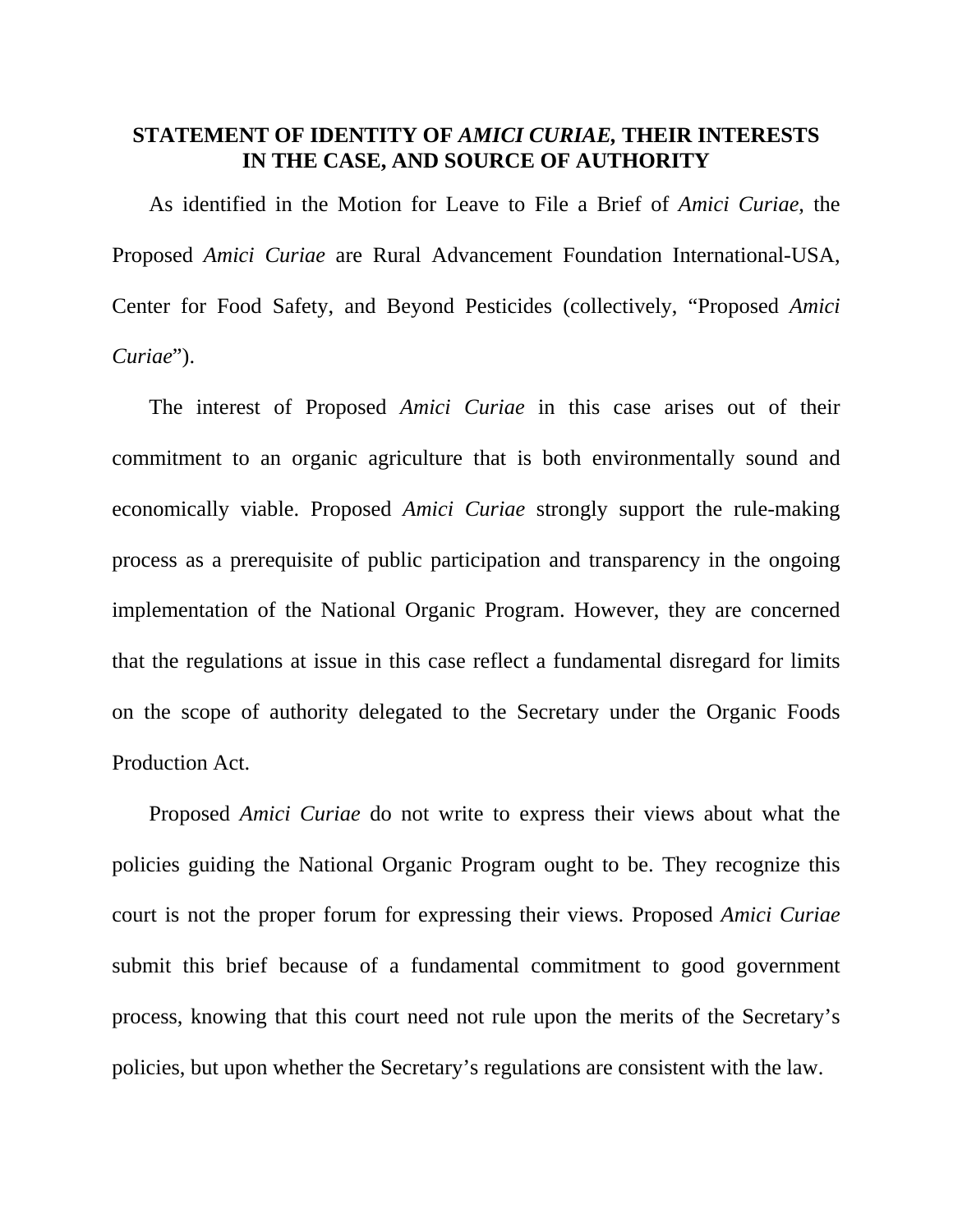<span id="page-8-0"></span>Proposed *Amici Curiae* believe that the Secretary's use of the rule-making process to cloak departures from the law in legitimacy threatens the integrity of the entire National Organic Program. Organic food depends for its continued success upon its reputation for meeting consumer expectations. Put simply, consumers cannot tell if food is organic by looking at it in the store. They must be able to rely upon organic certification, as indicated by the USDA Organic seal of the National Organic Program, to indicate whether a product meets their expectations.

Proposed *Amici Curiae* believe that consumers and farmers will not accept "exceptions" to the law, and that their reaction to these exceptions could deliver a fatal blow to the organic market. Any lessening in the integrity of the National Organic Program and of the USDA Organic seal will have a deleterious effect upon the options in the marketplace for the farmer and consumer members of Rural Advancement Foundation International-USA, Center for Food Safety, and Beyond Pesticides. Finally, Proposed *Amici Curiae* submit this brief to urge the court, if it finds in favor of Harvey on one or more of the counts, to strive to fashion a remedy that will minimize disruption to the organic marketplace.

### **INTRODUCTION**

In the decades following the efforts of the pioneers of modern organic farming in the 1930's and 1940's, practitioners of organic farming reached a substantial consensus on basic principles of organic food production. Farmers, grocers,

2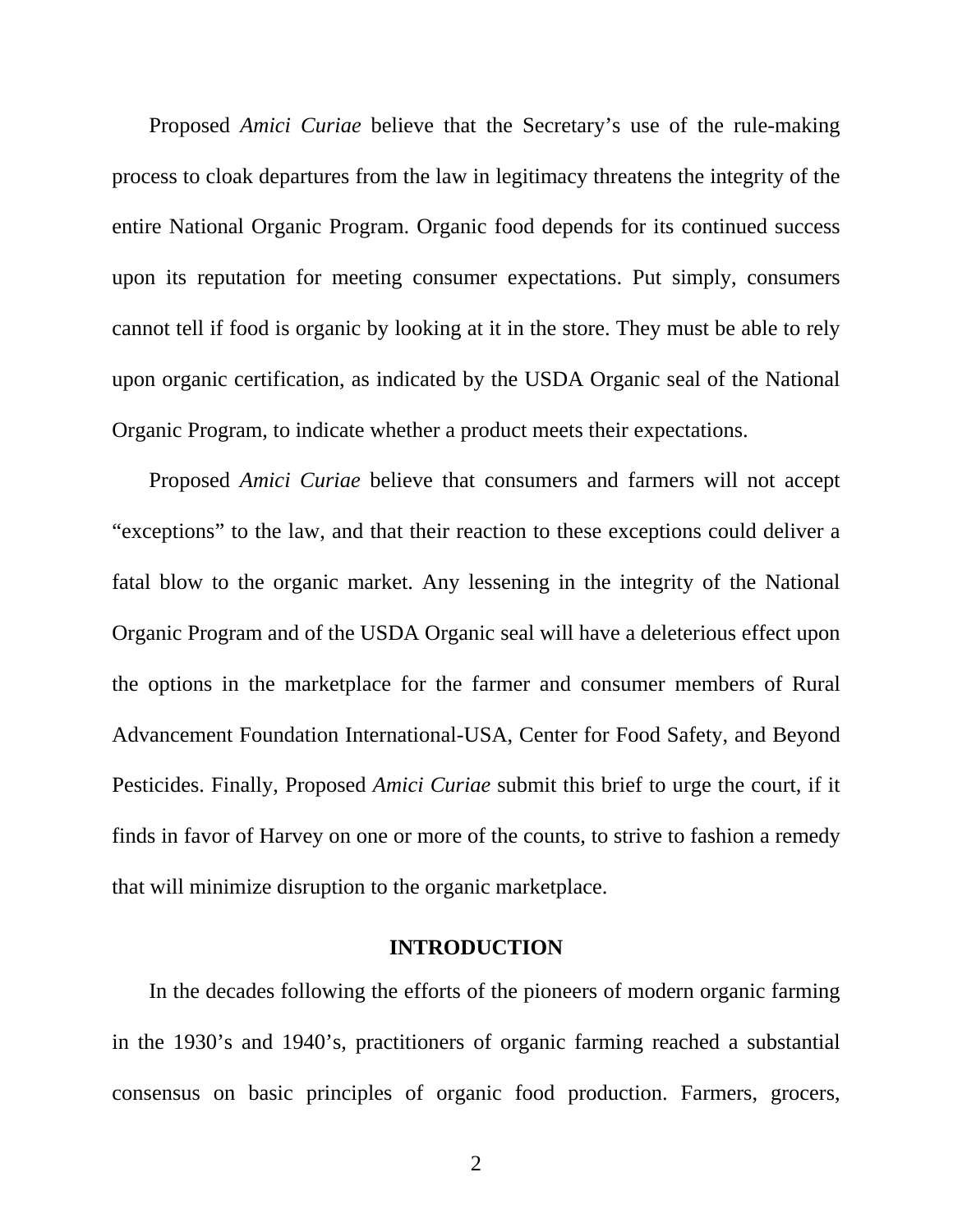consumers, and health and environmental groups agreed that organic agriculture and organic food production was made up of an integrated and interrelated group of management practices. They agreed that organic agriculture was a low-input system that relied upon on-farm practices such as crop rotation and compost application to build soil fertility and disrupt pest cycles, in contrast to high-input conventional agriculture which looks to synthetic fertilizers and pesticides to address these farm management challenges.

When the Organic Food Production Act (*hereinafter* "the OFPA" or "the Act") was passed in 1990, Congress recognized that organic food production was an enterprise that had developed primarily in the private sector. Congress strove to reflect the consensus that already had been achieved in the organic community, rather than "reinvent the wheel." S. Rep. No. 101-357 at 291 (1990) *reprinted in* 1990 U.S.C.C.A.N. 4656 at 4945. Congress affirmed these basic principles of organic agriculture, as when the Senate Report accompanying the OFPA stated that, "[o]rganic food is produced using sustainable production methods that rely primarily on natural materials." 1990 U.S.C.C.A.N. at 4946. Commenting on the need to limit departures from the general rule favoring natural materials and prohibiting synthetic substances, the Senate Report noted that, "The committee does not intend to allow the use of many synthetic substances. The legislation has been carefully written to prevent widespread exceptions or 'loopholes' in the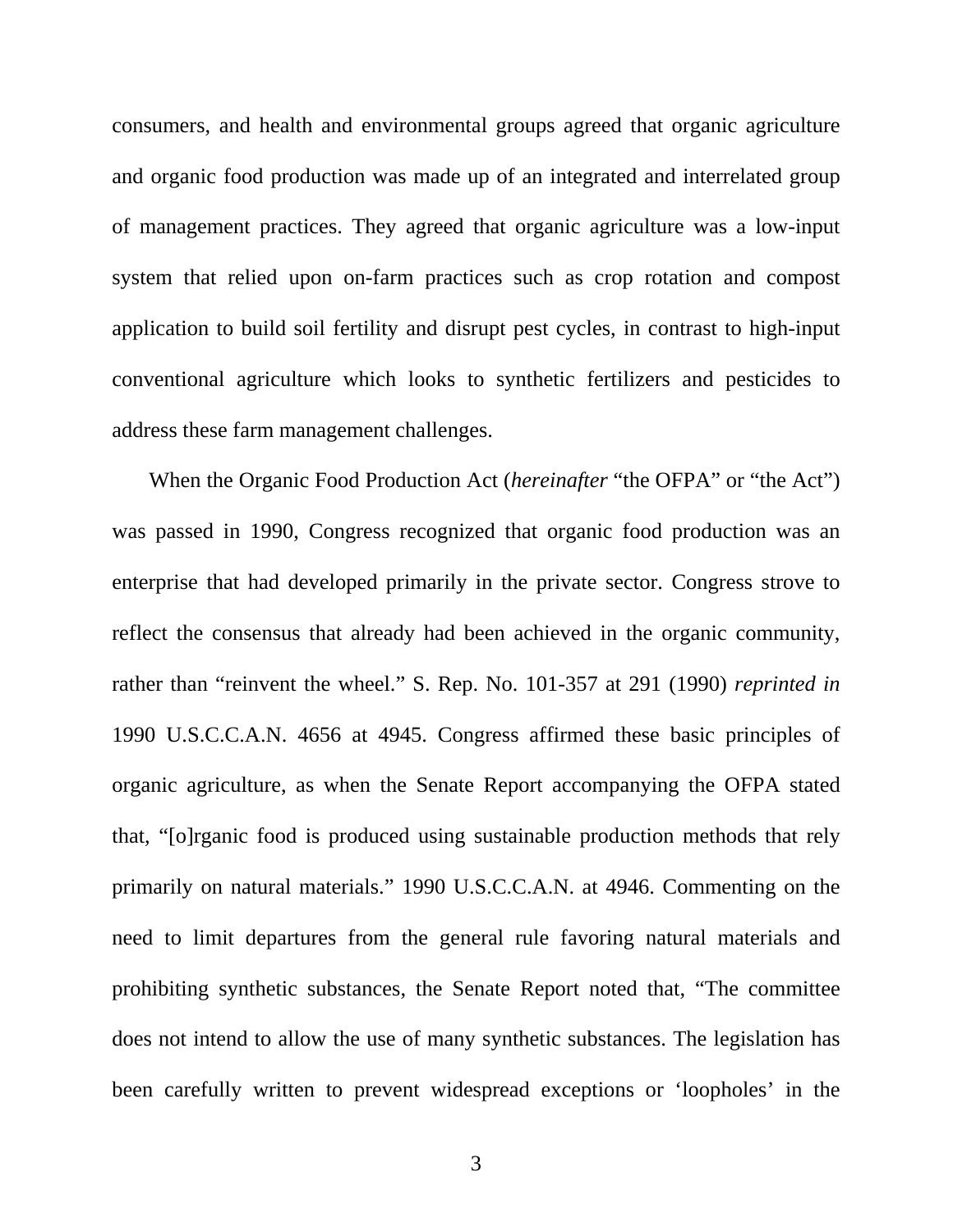organic standards which would circumvent the intent of this legislation." 1990 U.S.C.C.A.N. at 4952. Affirming the interrelated nature of organic crop and organic livestock production, the Senate report stated that, "The Committee felt strongly that organically produced feed should be required for livestock." 1990 U.S.C.C.A.N. at 4956.

Congress also sought to create mechanisms within the OFPA that would allow organic farming and food handling to continue to evolve. As a consequence, Congress left some gaps in the law. Congress specified the public, participatory process that was to be used to fill in the remaining details of the requirements of the organic certification program authorized by OFPA. In addition to formal rulemaking, that process included appointment by the Secretary of a 15-member National Organic Standards Board ("NOSB") to develop a proposed "National List" of (1) natural substances prohibited in organic farming and food handling, (2) synthetic substances allowed in organic farming and (3) non-synthetic substances allowed in organic food handling, even if not organically produced. 7 U.S.C. §§ 6517 and 6518. The NOSB was also to make recommendations to the Secretary on other aspects of organic program.

This case was brought by Plaintiff-Appellant Arthur Harvey (*hereinafter* "Harvey") against Defendant-Appellee (*hereinafter* "Secretary" or "USDA") soon after the regulations took effect. Harvey alleged that nine provisions of the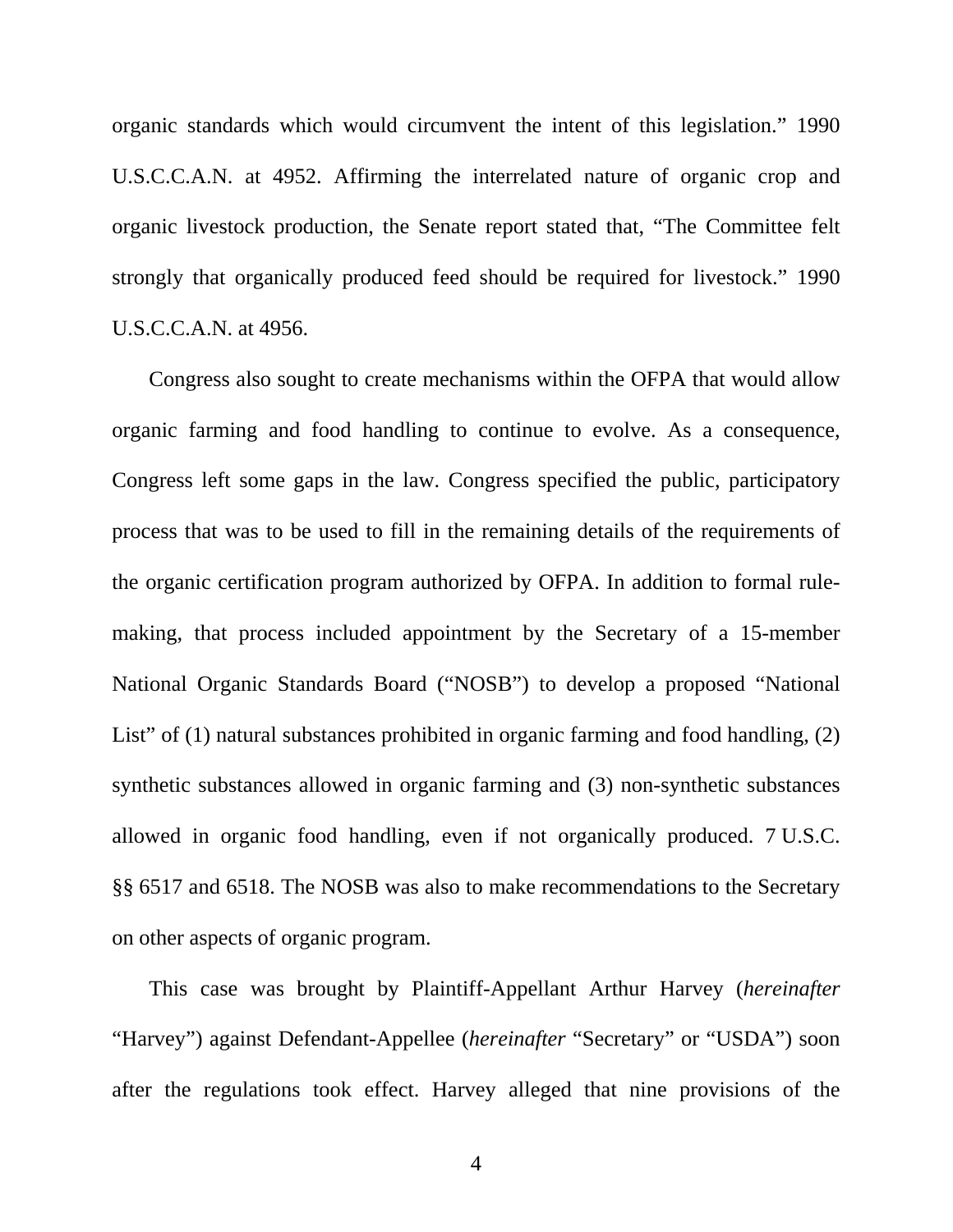National Organic Program regulations were inconsistent with the Act. Following cross-motions for summary judgment, a magistrate in U.S. District Court for the District of Maine issued a recommendation that summary judgment be granted in favor of USDA on counts 1-8, and in favor of Harvey on Count 9. The district court judge issued a final order ruling in favor of USDA as to Count 9 and concurring with the recommendations and reasoning of the magistrate with respect to the first eight counts. Harvey appealed as to counts 1, 2, 3, 5, 6, 7, and 8. *Amici Curiae* submit this brief in order to provide assistance to the court with respect to counts 3, 7 and 1.

Count 3 involves Harvey's claim that a regulation allowing the use of synthetic substances in organic processed foods, without limiting the allowed use to synthetic substances required under the food safety laws named in the Act, is in conflict with the Act.

Count 7 involves Harvey's claim that a regulation allowing dairy animals to be fed 80% organic feed during nine months of the year prior to sale or labeling of the milk or milk products as organic is in conflict with the Act.

Count 1 involves Harvey's claim that a regulation allowing the use of "any" non-organically produced agricultural product in organic processed food is in conflict with the Act.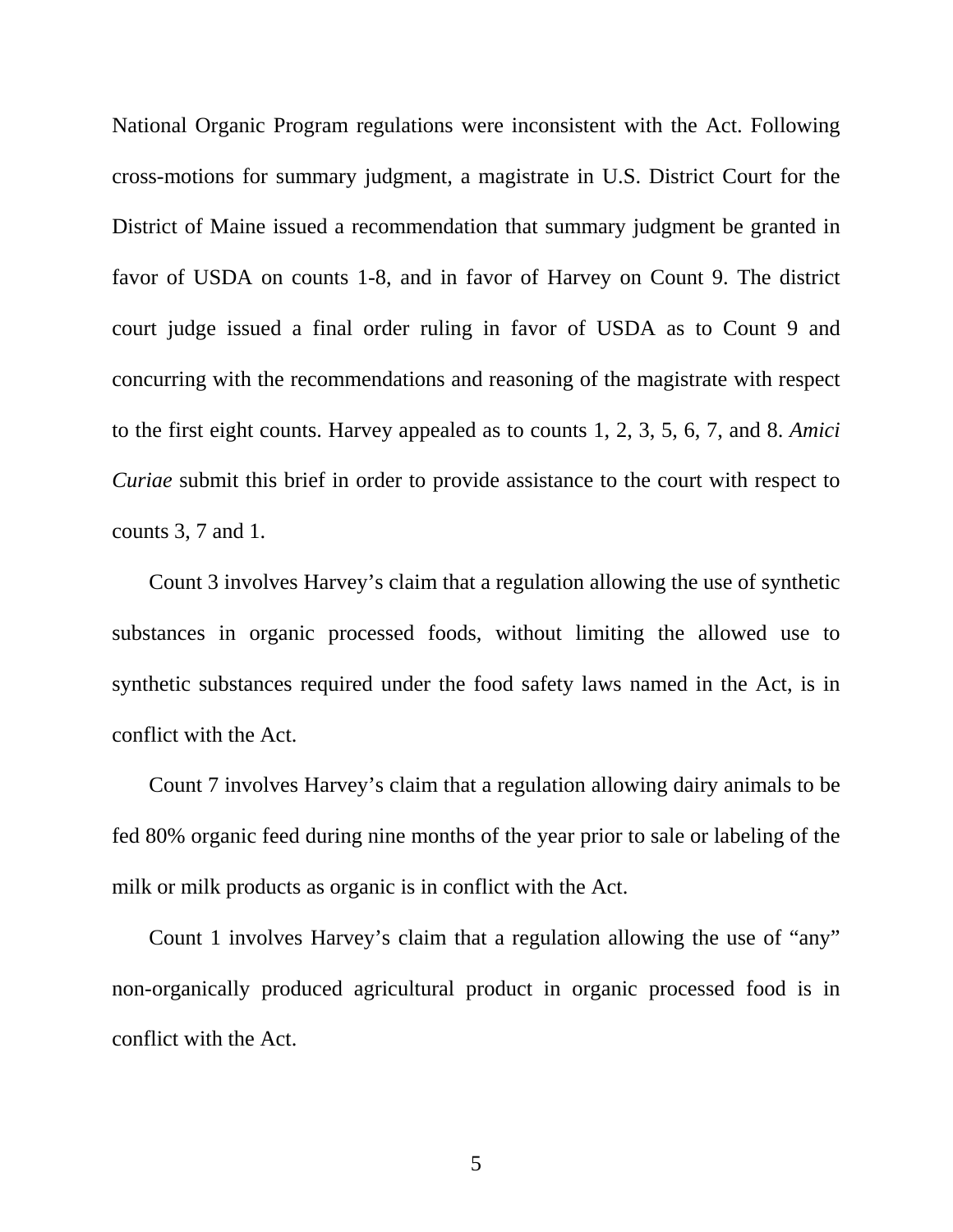<span id="page-12-0"></span>*Amici Curiae* believe that the rulings in the judge's order and the magistrate's recommended decision with respect to counts 1, 3, and 7 were in error. The regulations exceed the Secretary's authority and undermine the clear intent of Congress.

### **ARGUMENT**

# **I. The Secretary's Rule-making Authority Does Not Extend to the Adoption of Regulations that are Inconsistent with the Act.**

Under the OFPA, Congress has delegated substantial rulemaking authority to the Secretary of Agriculture. 7 U.S.C. § 6521. However, that delegation is limited to carrying out the mandates of the Act. The Secretary has no authority to adopt regulations that are in conflict with the Act. Nor does the Secretary possess the authority to create "exceptions" to the Act.

The seminal case of *Chevron U.S.A., Inc. v. Natural Resources Defense Council, Inc*., 467 U.S. 837 (1984) made a sharp distinction between instances where Congress has itself made a policy decision, and instances where Congress has left a gap for the agency charged with implementing the law to supply a reasonable construction of the statute. *Chevron* established that:

[W]hen a court reviews an agency's construction of the statute which it administers, it is confronted with two questions. First, always, is the question whether Congress has directly spoken to the precise question at issue. If the intent of Congress is clear, that is the end of the matter; for the court, as well as the agency, must give effect to the unambiguously expressed intent of Congress.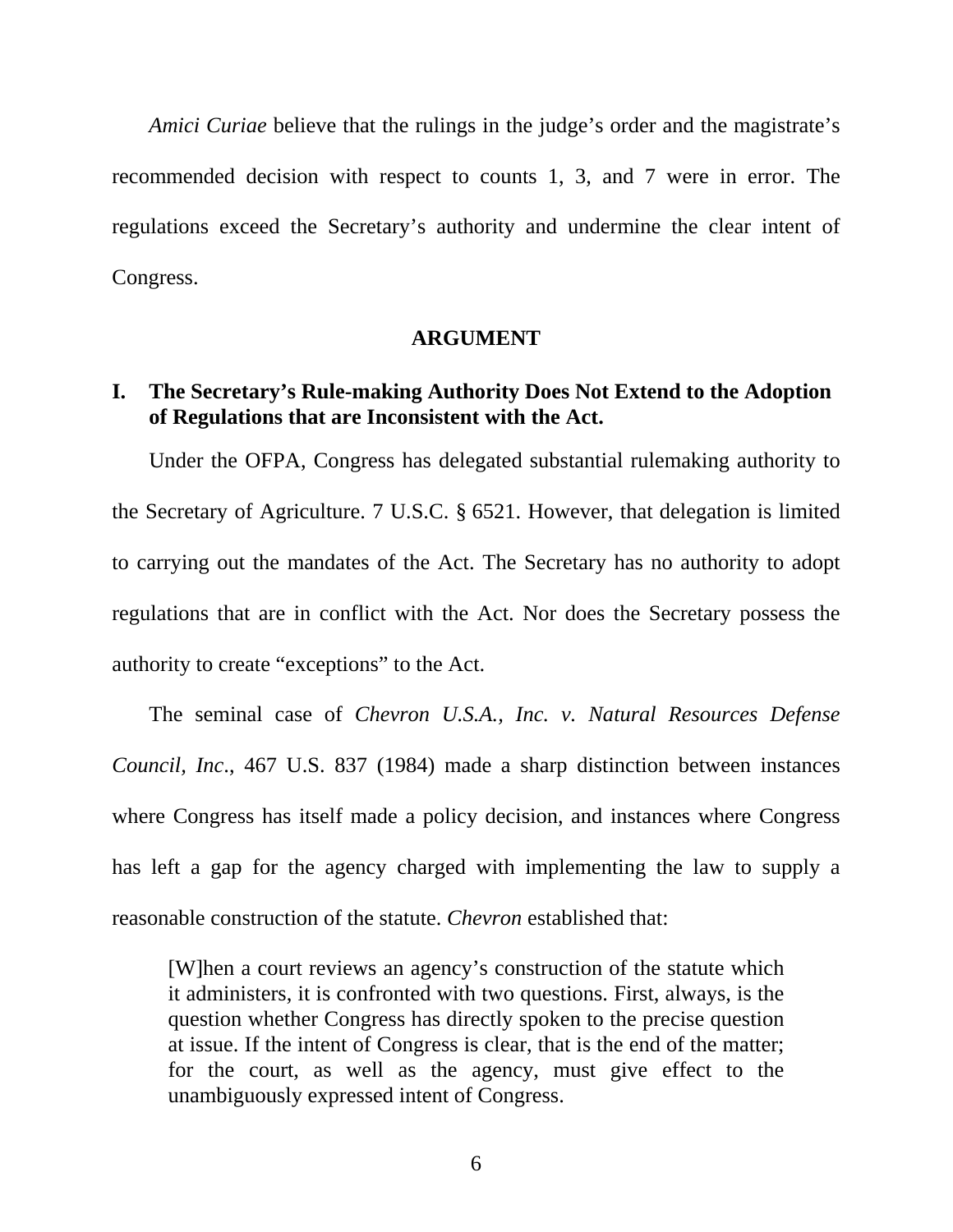*Chevron*, 467 U.S. at 842-43.

In performing the first part of a *Chevron* analysis, courts must look first to the plain meaning of the statute, drawing its essence from the "particular statutory language at issue, as well as the language and design of the statute as a whole." *Strickland v. Commissioner, Maine Dept. of Human Services*, 48 F.3d 12, 16 (1st Cir. 1995) (*quoting K Mart Corp. v. Cartier, Inc.*, 486 U.S. 281, 291 (1988); *accord Dunn v. Secretary of Agric.*, 921 F.2d 365, 366-367 (1st Cir. 1990)).

This court has further explained its application of *Chevron* step one in the following manner:

[T]he question whether Congress has spoken on a particular question involves two smaller steps. We look first to the statute's language. If the text, given its plain meaning, answers the interpretive question, the language must prevail and further inquiry is foreclosed. If no such readily apparent meaning springs from the statute's text, we next examine the legislative history, albeit skeptically, in search of an unmistakable expression of congressional intent. And if, at that stage, the statute itself, viewed in connection with the statutory design and the legislative history, reveals an unequivocal answer to the interpretive question, the court's inquiry ends.

*Id.* at 17.

As this court has noted, "It is transpicuously clear that, under *Chevron*, no

deference is due if Congress has spoken directly to the question." *Passamaquoddy* 

*Tribe v. Maine***,** 75 F.3d 784, 793 (1st Cir. 1996) (citing *Strickland*, 48 F.3d at 16).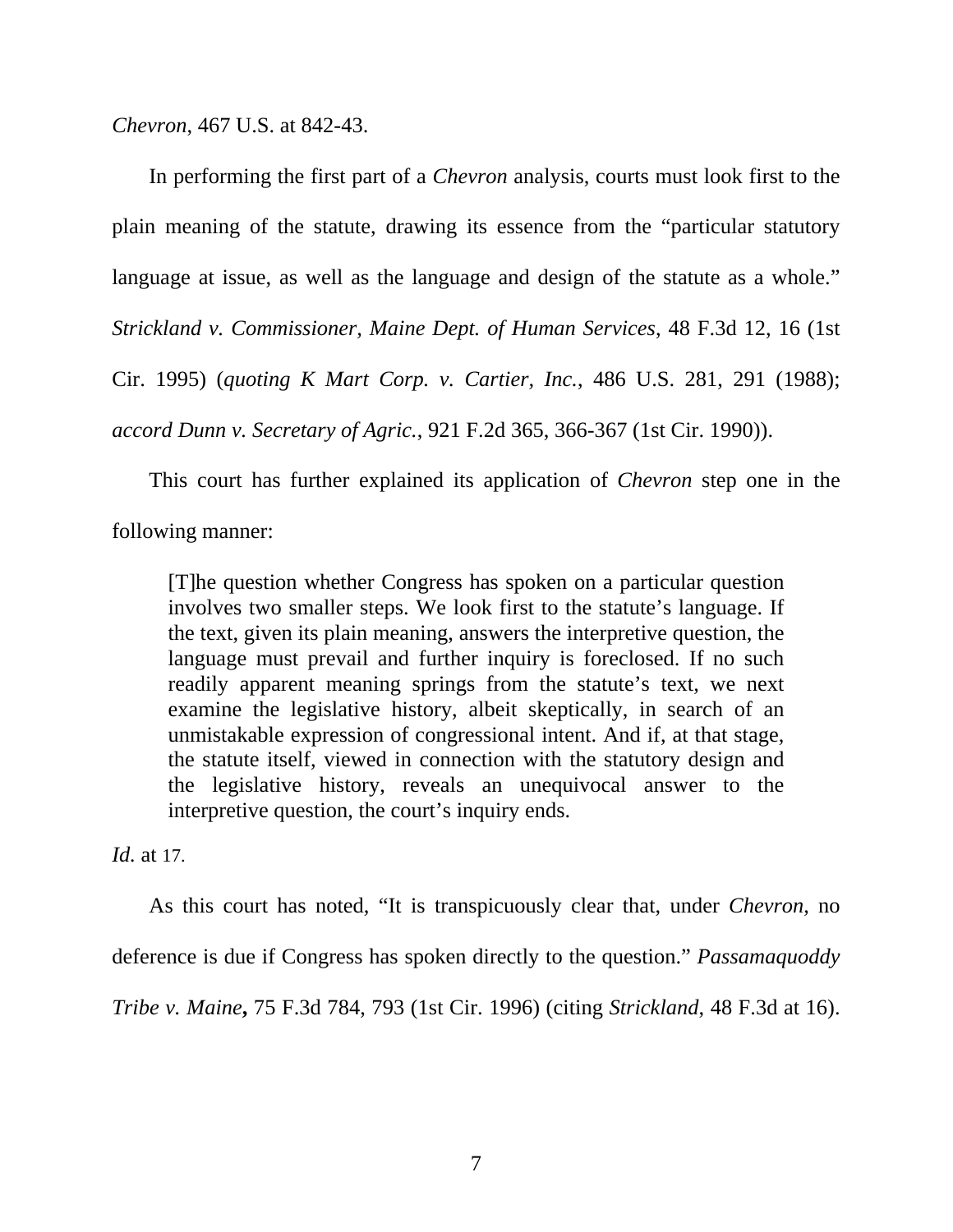Because the relevant statutory language concerning Counts 3 and 7 is plain and unambiguous, these matters fall under *Chevron* step one.

# **A. The Regulation Allowing Use of the Term Organic to Describe Food that Has Been Processed Using Synthetic Substances Is Unlawful.**

One instance in which the regulation departs from the clear statutory requirements was raised by Harvey in Count 3 before the district court. Count 3 challenges regulations allowing certain synthetic substances for use in handling organic foods.

# **1. The Act Prohibits the Use of Synthetic Substances in Organic Food Handling, with Narrow Exceptions Not Pertinent Here.**

The district court ruled in favor of the Secretary on Count 3. Referring to Harvey's argument that 7 U.S.C.  $\S 6510(a)(1)$  prohibits all use of synthetic substances in handling organic food, the magistrate opined,

I simply cannot agree with his position given the contemporaneous enactment of § 6517 anticipating the possibility of some exemptions and the discussion of the Secretary's discretion in this area in the Senate Report. *See* S. Rep. 101-357, *reprinted in* 1990 U.S.C.C.A.N. 4943, 4952-53.

App. at 113-14, Recommended Decision at 12-13. As is explained below, the district court erred in adopting the magistrate's reasoning because the provisions in the OFPA demonstrate Congress's intent to reserve to itself the decision about the categories of substances that may be exempted from the prohibition, and 7 U.S.C.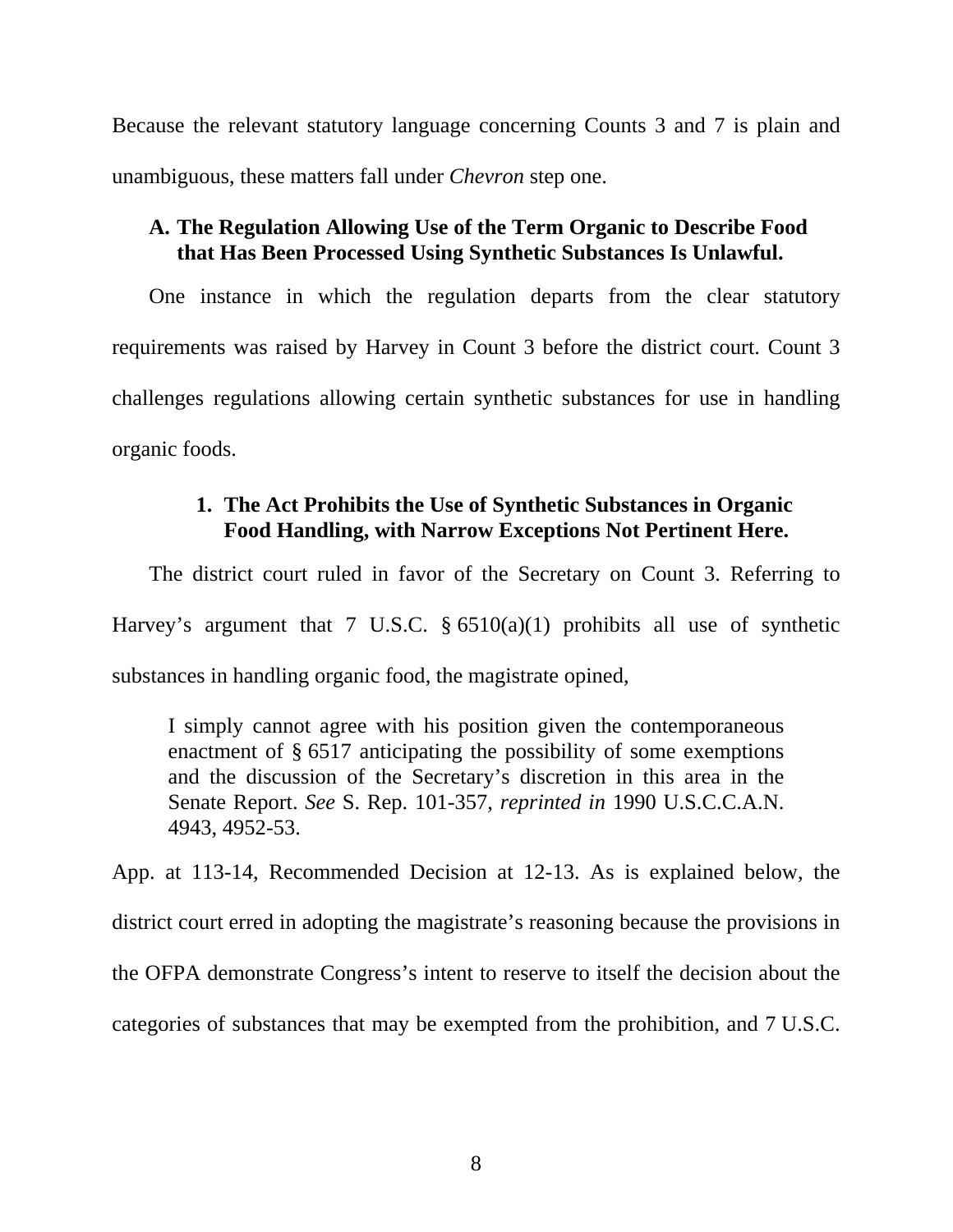<span id="page-15-0"></span>§ 6517 in fact sets forth the only permissible categories of exemptions from the prohibition.

The OFPA provides that, in order to be sold or labeled as an organically produced agricultural product, the agricultural product shall "have been produced and handled without the use of synthetic chemicals, except as otherwise provided *in this title*." 7 U.S.C. § 6504(1) (*emphasis added*). Rather than delegating it to the Secretary, the plain language of OFPA reserves to Congress the authority to "provide otherwise." Indeed, the OFPA does provide two narrow exceptions to the prohibition on use of synthetic substances in organic food handling. *See* 7 U.S.C. §§ 6510(a)(7) and 6519(f) (noting that OFPA does not supersede the requirements of certain other enumerated food safety laws). These exceptions are not at issue in this case. *See* Appendix to the Brief of Arthur Harvey, Plaintiff-Appellant ("App.") at 145 (Final Order at 1, footnote 1); App. at 143-44 (Plaintiff's Motion to Narrow).

To the extent the district court construed 7 U.S.C. § 6517, the provision of the OFPA which sets forth the process for establishing the National List of allowed and prohibited substances, as simply "anticipating some exemptions," and granting the Secretary discretion as to the nature of those exemptions, its opinion is unsupported by the language of the statute and the legislative history. In pertinent part, 7 U.S.C. § 6517(c) provides that,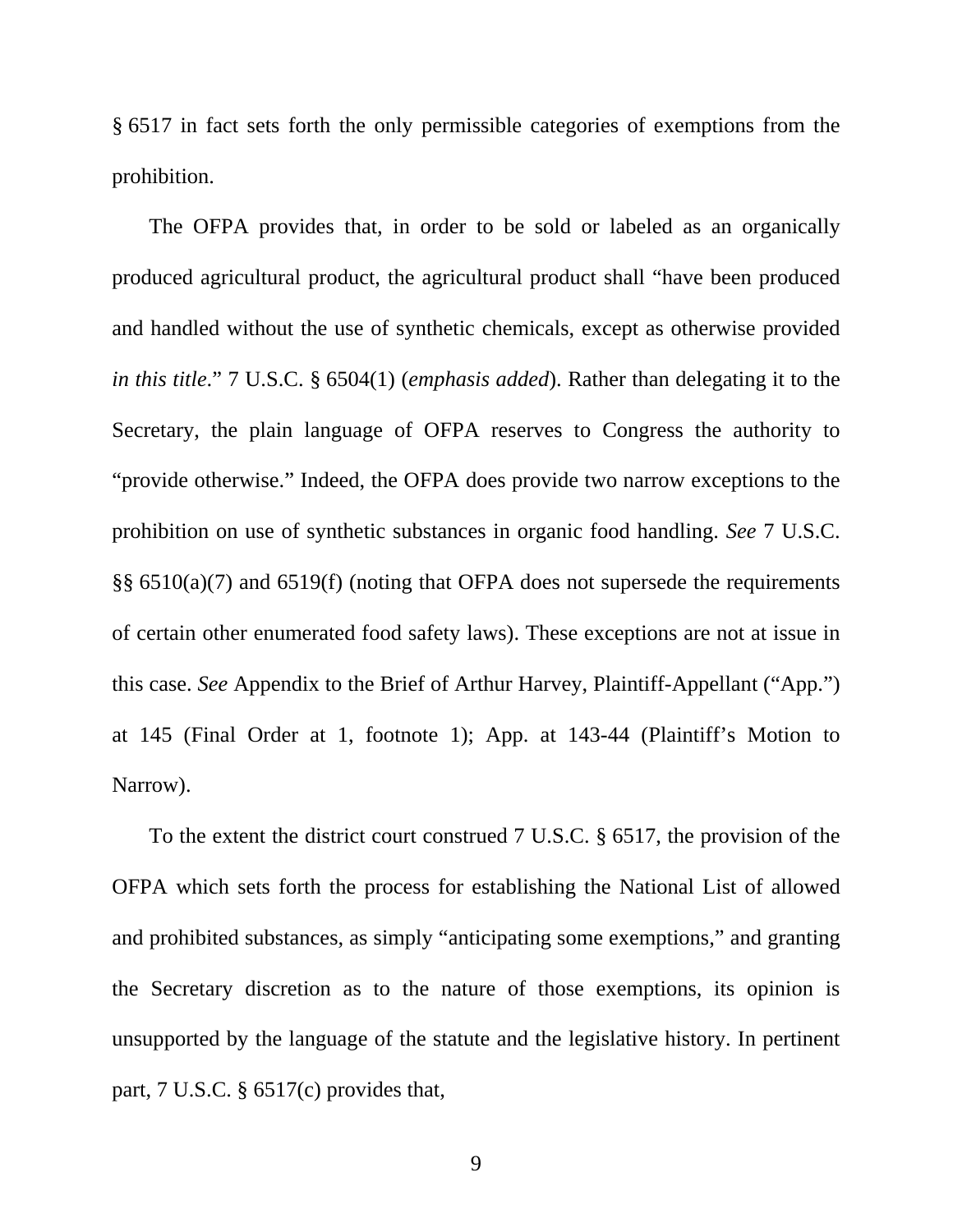The National List may provide for the use of substances in an organic *farming* or *handling* operation that are otherwise prohibited under this title only if —

. . .

(B) the substance--

 (i) is used in *production* and contains an active *synthetic*  ingredient in the following categories: copper and sulfur compounds; toxins derived from bacteria; pheromones, soaps, horticultural oils, fish emulsions, treated seed, vitamins and minerals; livestock parasiticides and medicines and production aids including netting, tree wraps and seals, insect traps, sticky barriers, row covers, and equipment cleansers;

 (ii) is used in *production* and contains *synthetic* inert ingredients that are not classified by the Administrator of the Environmental Protection Agency as inerts of toxicological concern; or

 (iii) is used in *handling* and is *non-synthetic* but is not organically produced; and

 (C) the specific exemption is developed using the procedures described in subsection (d).

### 7 U.S.C. § 6517(c) (*emphasis added*).

In the section establishing the National List, as in the OFPA as a whole, there are provisions that are particular to organic food *production*, used in the Act to mean growing or producing food. *See* 7 U.S.C. § 6502(18). There are also provisions that are particular to organic food *handling*, used in the Act to mean selling, processing, or packaging agricultural products. *See* 7 U.S.C. § 6502(8). The overall provision barring the use of synthetics in producing or handling agricultural products labeled organic is reiterated in the statutory provision governing organic food handling in particular. 7 U.S.C. § 6510(a)(1). That no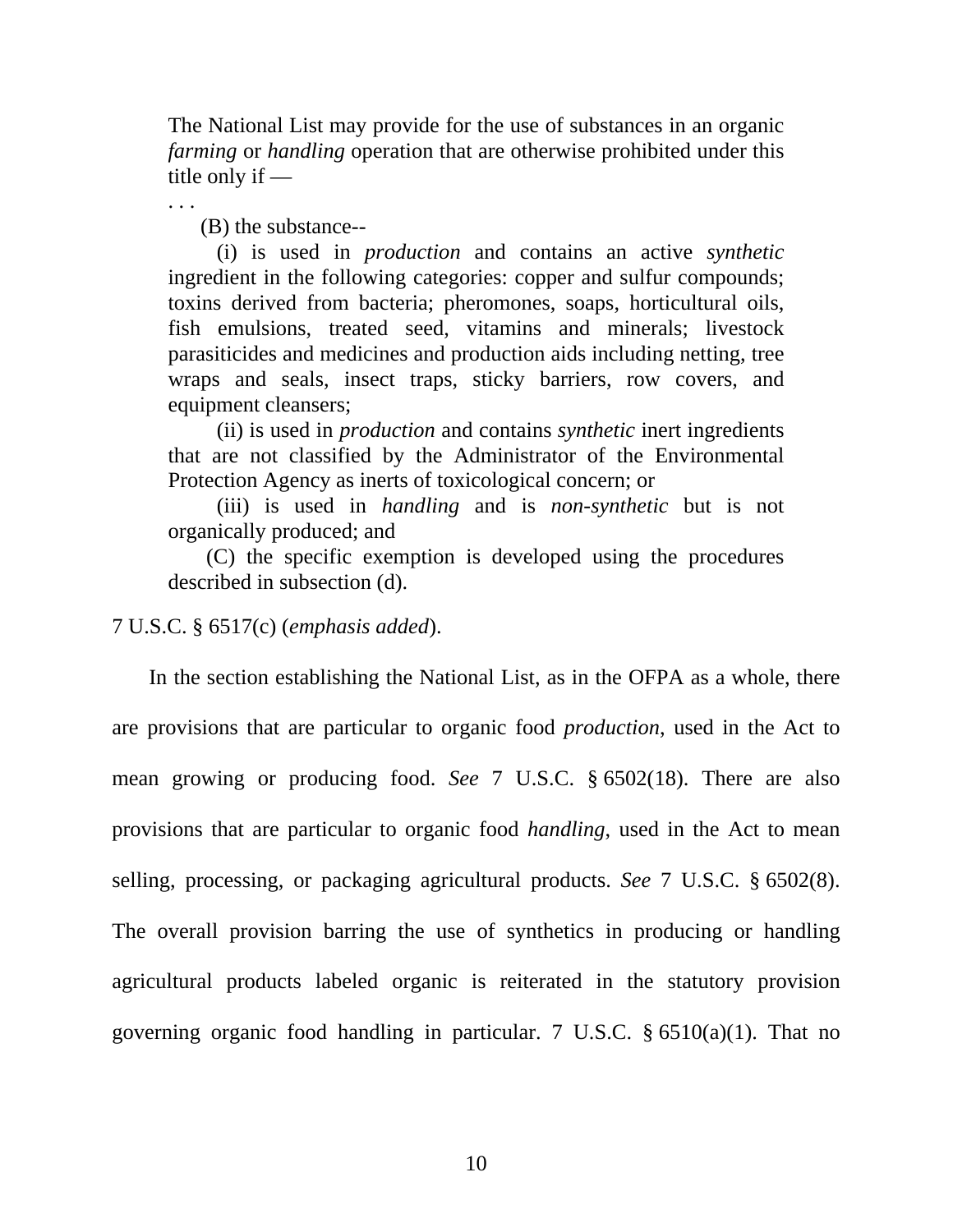exceptions to the prohibition on the use of synthetic substances in food handling contained in 7 U.S.C. § 6517 is clear and unambiguous.

In § 6517(c), Congress established two narrow categories of exemptions for *synthetic* substances to be allowed for use in organic food *production*, and one category of exemption for *non-synthetic* (but not organically produced) substances to be allowed for use in organic food *handling*. 7 U.S.C. § 6517(c)(1)(B). The phrase at the beginning of 7 U.S.C. § 6517(c) that introduces the exemptions contemplates that some otherwise prohibited substances may be authorized for use in organic food handling. However, the exemption created by the Act is narrow; it only authorizes the National Organic Standards Board and the Secretary to allow limited use of *non-synthetic* substances, even if they are not organically produced, in organic food handling. 7 U.S.C.  $\S 6517(c)(1)(B)(iii)$ . The Act provides no exception for *synthetic* substances to be used in organic food *handling*, beyond the use necessary to comply with food safety laws specified in the Act. 7 U.S.C. §§ 6510(a)(7) and 6519(f). The magistrate's recommendation, therefore, is contrary to the Act.

The magistrate's recommended decision blurred the statutory distinctions between organic food production and organic food handling, and the nature of the exemptions statutorily available in each of these. The magistrate's decision did not adhere to step one of *Chevron*, which requires that courts determine the meaning of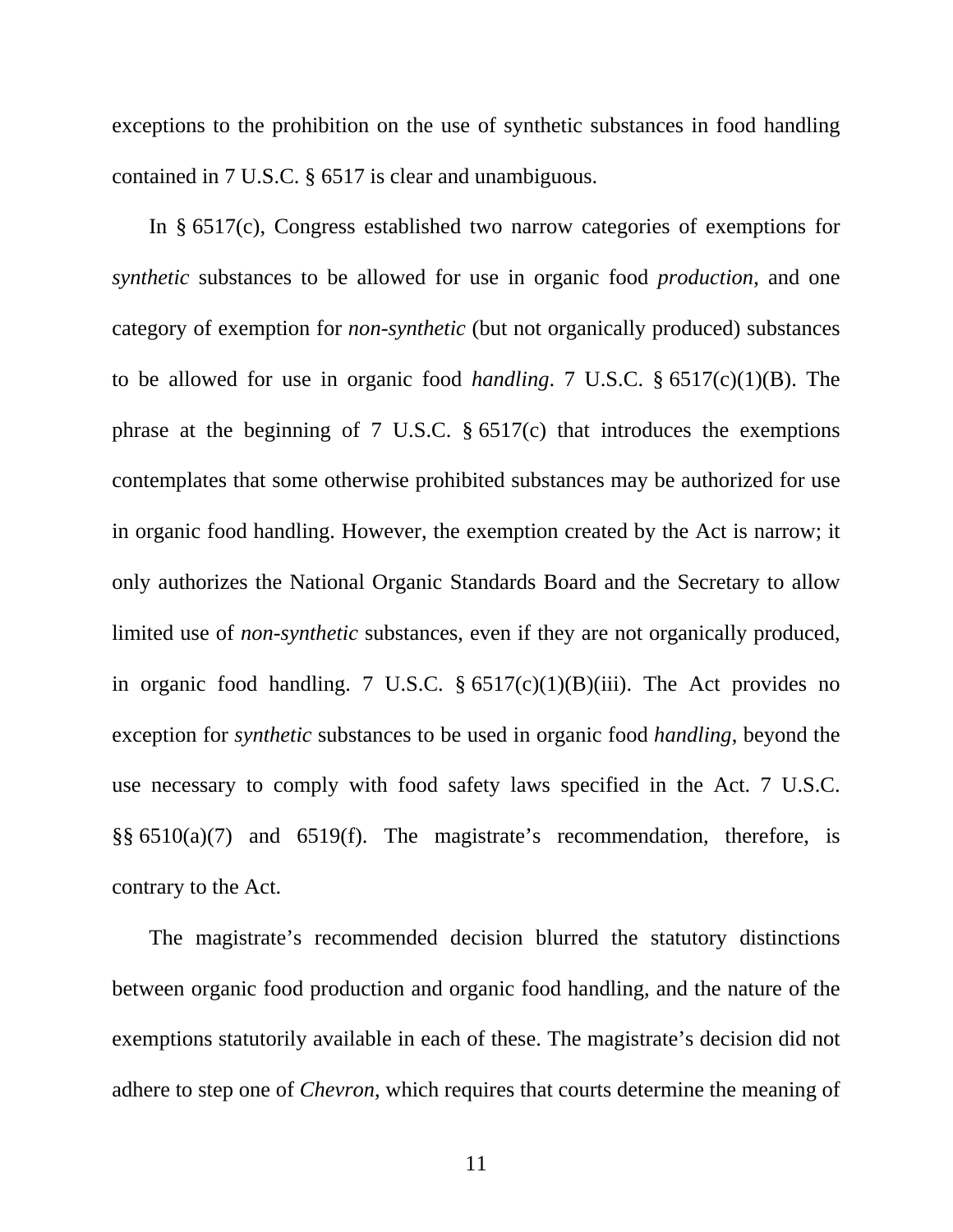statutes from the "particular statutory language at issue, as well as the language and design of the statute as a whole." *Strickland*, 48 F.3d at 16 (internal citations omitted).

Moreover, it is consistent with canons of statutory construction, particularly the doctrine of *expresio unius est esclusio alterius,* to conclude that in creating one exemption for substances allowed in organic food handling, Congress intended to exclude other possible exceptions. *See Andrus v. Glover Constr. Co.*, 446 U.S. 608, 616-617 (1980) (explaining that when Congress enumerates exceptions, "additional exceptions are not to be implied, in the absence of evidence of a contrary legislative intent."); *Comm'r v. Clark*, 489 U.S. 726, 739 (1989) (explaining that statutory exceptions are to be construed "narrowly in order to preserve the primary operations of the provision" and quoting *Phillips, Inc. v. Walling*, 324 U.S. 490, 493 (1945) for the proposition that to "extend an exemption to other than those plainly and unmistakably within its terms and spirit is to abuse the interpretative process and to frustrate the announced will of the people.").

# **2. The Regulation Allowing the Use of Synthetic Substances in Food Handling, Beyond the Use Necessary to Comply with Specific Food Safety Laws, is Inconsistent with the Act.**

The decision regarding what types of synthetic substances may be exempt from the general prohibition on their use in organic food production and handling is expressly reserved to Congress under the OFPA. The general prohibition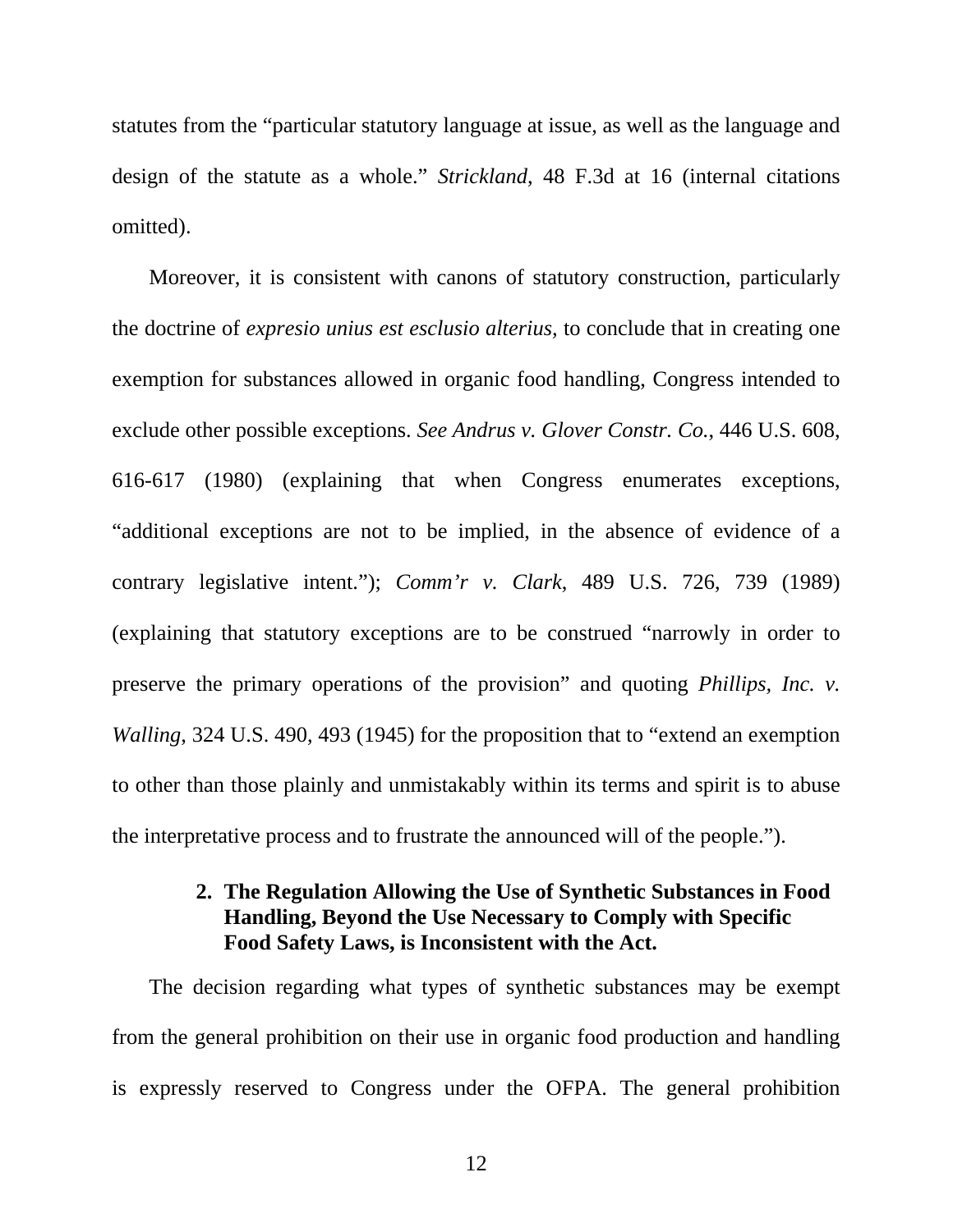governs "except as otherwise provided in this title." 7 U.S.C. § 6504. The challenged regulation, 7 C.F.R. § 205.600(b), which sets forth criteria for inclusion on the National List for "processing aid[s] or adjuvant[s]," and 7 C.F.R. § 205.605(b), which lists allowed synthetic substances in organic food handling, would be lawful only if explicitly provided for by Congress in the Act.

Congress' intent that no synthetic substances are to be allowed in organic food handling, other than the statutorily-prescribed exceptions, which permit use of synthetic substances in organic food handling when required under certain named food safety laws, is clear. 7 U.S.C.  $\S\S 6510(a)(7)$  and 6519(f). For all other synthetic substances, "Congress has directly spoken to the precise question at issue . . . the intent of Congress is clear, [and] that is the end of the matter." *Chevron,*  467 U.S. at 482*.* In *United States v. Mead Corp*., the Supreme Court held "that administrative implementation of a particular statutory provision qualifies for *Chevron* deference when it appears that Congress delegated authority to the agency generally to make rules carrying the force of law, and that the agency interpretation claiming deference was promulgated in the exercise of that authority." 533 U.S. 218, 226-27(2001). In some instances within OFPA, Congress delegated general authority to the Secretary, but in the case of exceptions to the prohibition on use of synthetic substances, it did not.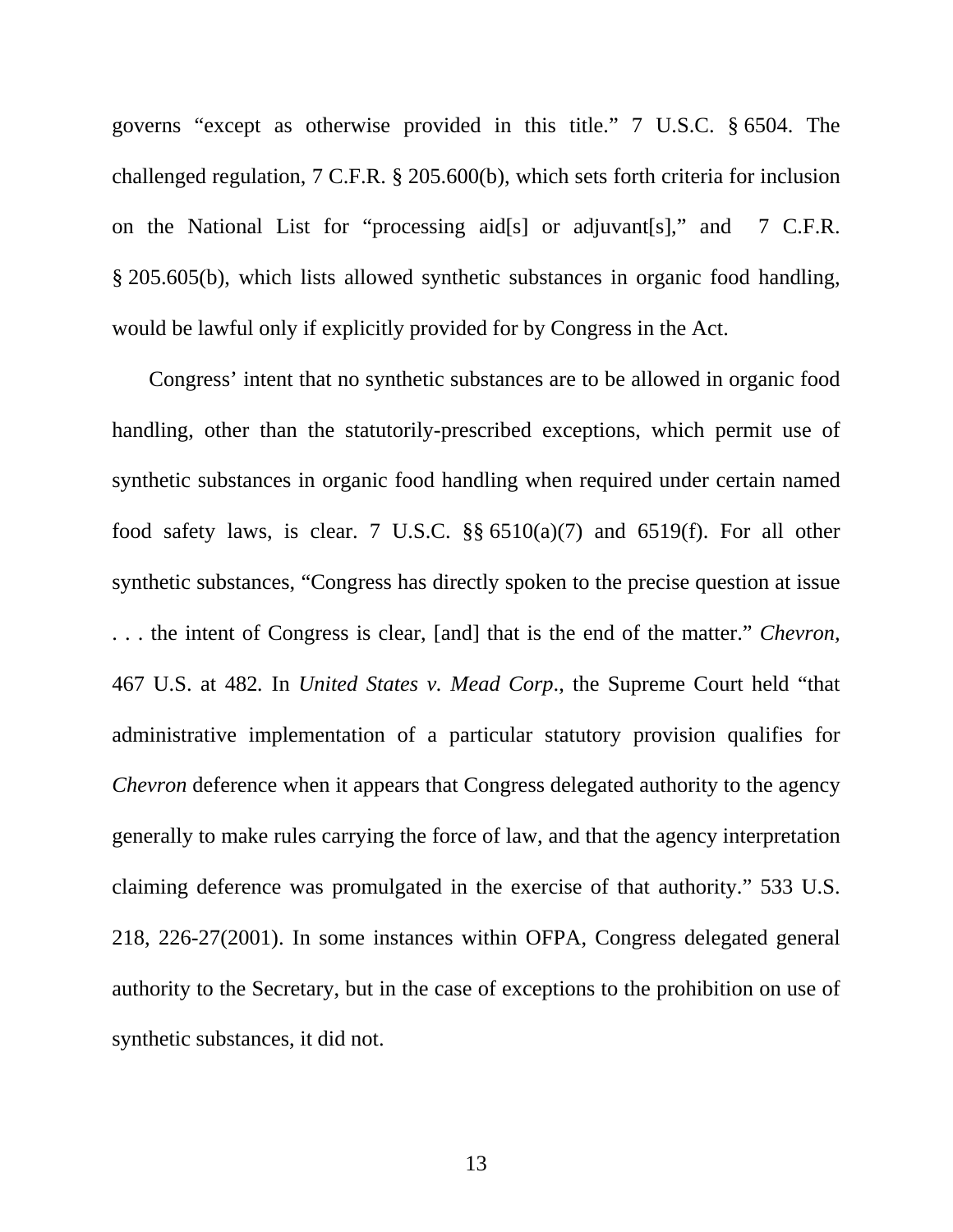<span id="page-20-0"></span>*Amici Curiae* acknowledge that reasonable people can disagree about the merit of the policy position taken by the Congress. Placing strict limitations upon the use of synthetic substances may play a technology forcing role, as food handlers search for natural substances or biological and mechanical processes to achieve desired results. On the other hand, advocates of more lenient limitations could argue that some synthetic substances have a long history of use without adverse effects upon the environment and human health, and are convenient and inexpensive to use. This court need not determine which is the wiser policy, but only whether Congress has spoken to this issue. Because Congress has spoken to the issue, that is the end of the matter. Synthetic substances may not be used in handling organic foods beyond the narrow exceptions expressly contained in OFPA.

# **B. The Regulation Allowing Milk from Dairy Animals Not Fed Organic Feed During the Entire Twelve Months Prior to Sale to Be Labeled Organic Is Unlawful.**

Another instance in which the regulation departs from the clear statutory requirements was raised by Harvey in Count 7 before the district court. Count 7 challenges a regulation allowing dairy animals to be given feed that is only 80% organic for nine of the twelve months preceding sale of the animals' milk or milk products with an organic label.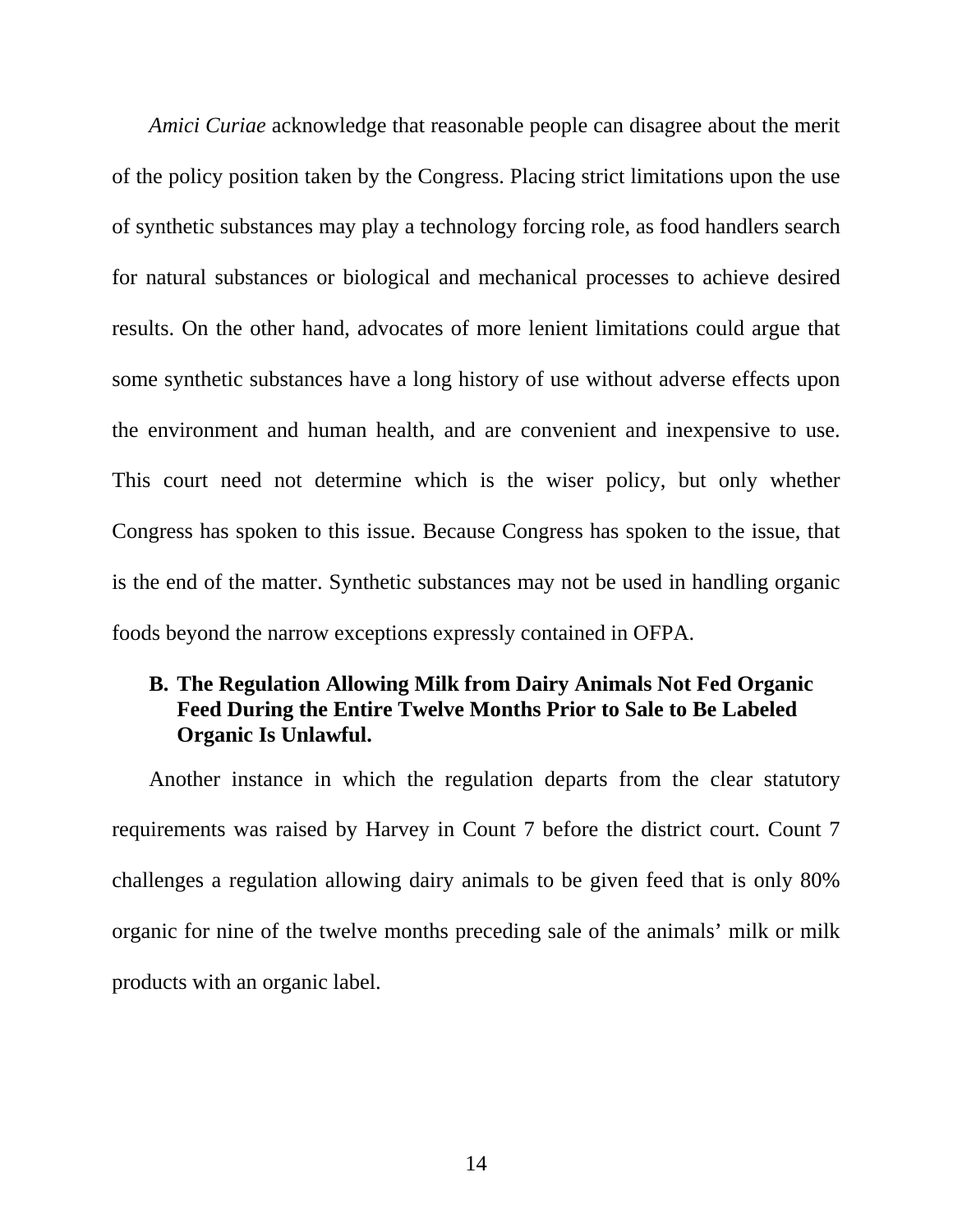# **1. The OFPA Requires that Organic Livestock be Given Organic Feed.**

The district court ruled in favor of the Secretary with respect to Count 7. The

magistrate's reasoning is difficult to understand. The magistrate notes,

The Secretary states that 'the Rule is avowedly an exception to the Act and the rest of the Rule in this respect.' (Def.'s Reply & Cross Mot. at 35). She offers no justification for this change . . . .

App. at 130, Recommended Decision at 29. Yet on the next page, the magistrate

states,

The Secretary argues that OFPA is at least ambiguous, perhaps silent, with respect to what the feed standards should be for organic dairy animals in the twelve-month period leading up to the sale of milk.

App. at 131, Recommended Decision at 30. The magistrate's recommended

decision does not appear to resolve this tension.

In what seems to be meant to be the recommended holding, the magistrate

states,

Rule 205.237(a) is a reasonable interpretation of the sections because it requires that organic livestock be fed a total feed ration composed of agricultural products . . . that are organically produced and, if applicable, organically handled.

App. at 131-132, Recommended Decision at 30-31. This "holding" is perplexing,

because Harvey did not challenge the livestock feed regulations at 7 C.F.R.

§ 205.237, but USDA's departure from those general requirements for dairy

animals that originated in a conventionally managed herd contained in 7 C.F.R.

15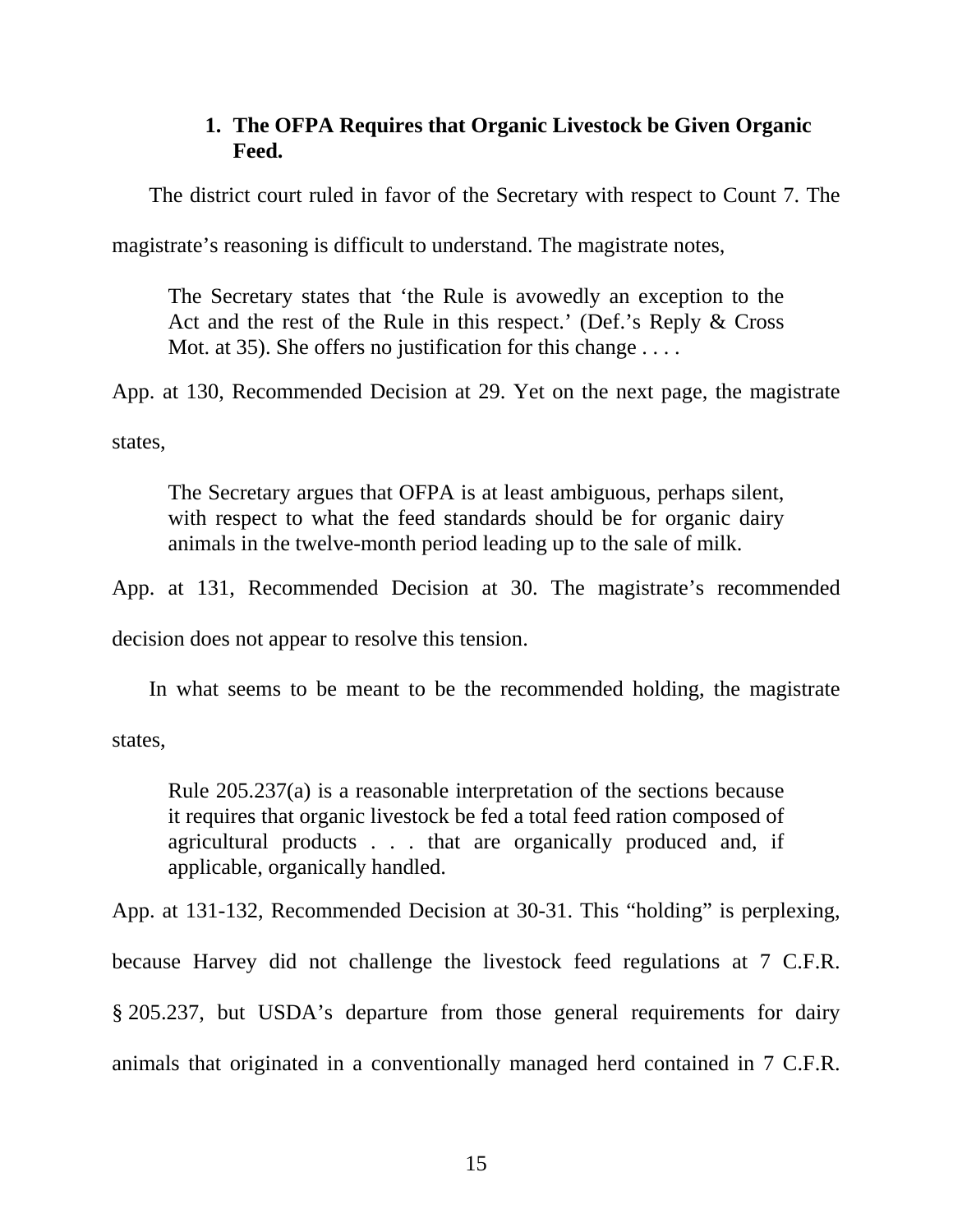<span id="page-22-0"></span>§ 205.236. In the end, the magistrate appears to agree that 7 C.F.R. § 205.236 creates an "exception" to the Act, and that "the Secretary may have been cowtowing to cow farmers," but that the departure from the Act is excused by the Secretary's utilization of "proper procedures." App. at 132-133, Recommended Decision at 31-32.

Under governing U.S. Supreme Court precedent, *i.e.*, *Chevron*, as well as under First Circuit precedent, the magistrate's tolerance for "exceptions" to the Act is unsupportable. As this court has said, "We look first to the statute's language. If the text, given its plain meaning, answers the interpretive question, the language must prevail and further inquiry is foreclosed." *Strickland*, 48 F.3d at 17. As *Amici Curiae* explain below, the OFPA answers the interpretive question.

In general, the OFPA requires that organic livestock be managed organically not just from birth, but even before birth. *See* 7 U.S.C. § 6509(b) (requiring that animals brought onto an organic farm for breeding purposes must not be in the last third of gestation). Livestock is defined for purposes of the OFPA as "any cattle, sheep, goats, swine, poultry, equine animals used for food or in the production of food, fish used for food, wild or domesticated game, or other nonplant life." 7 U.S.C. § 6502(11) ("Livestock"). This broad definition encompasses dairy animals such as cows, goats, and sheep.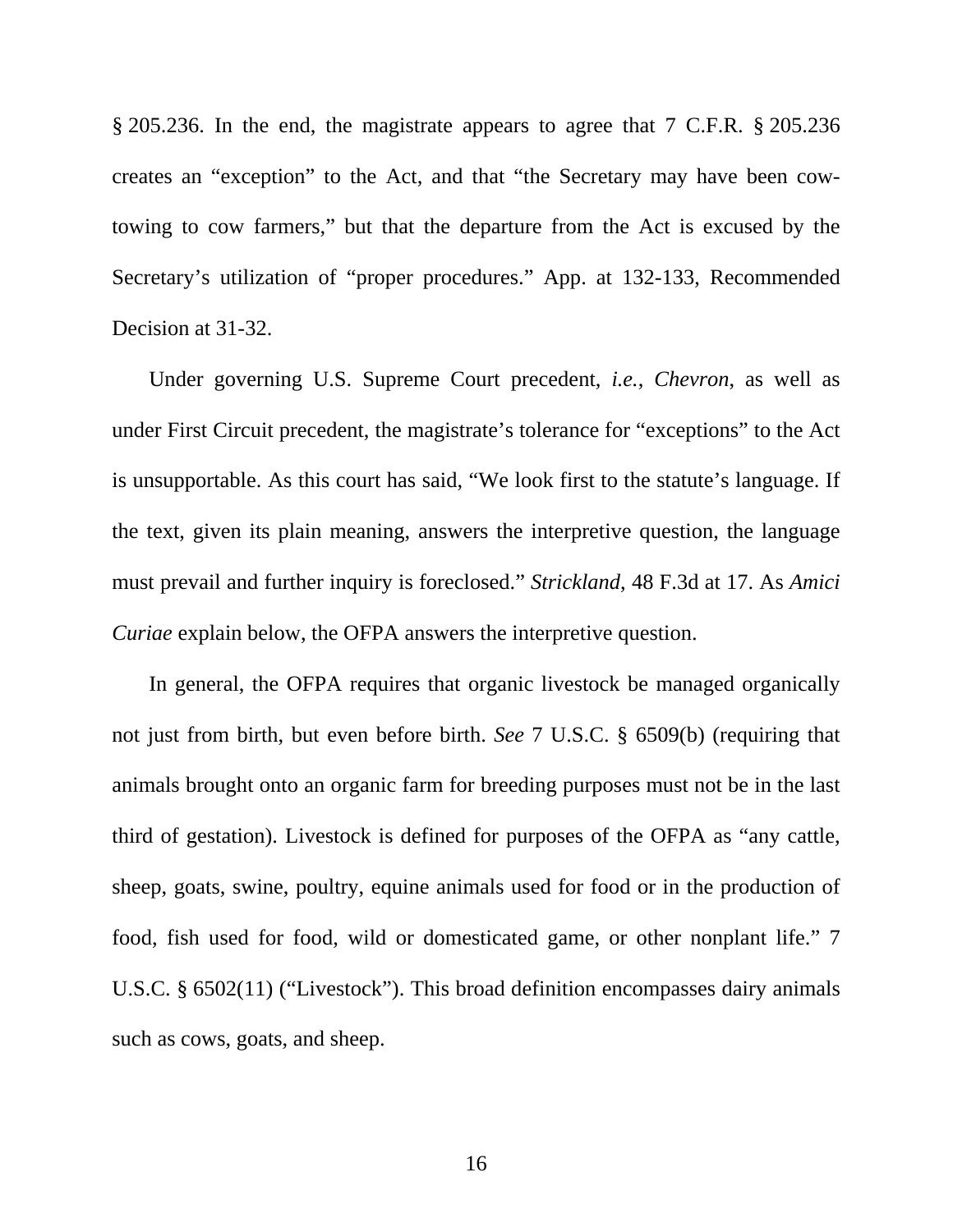<span id="page-23-0"></span>One essential aspect of organic livestock management under the OFPA is the provision stating that for a farm to be certified as an organic farm with respect to the livestock produced by the farm, the producers "shall feed livestock organically produced feed that meets the requirements of OFPA." 7 U.S.C. § 6509(c). The combined effect of the two provisions requiring both organic management from the last third of gestation and explaining that organic management involves feeding organic feed to the livestock is of particular concern for dairy farmers, especially those seeking to make the transition from conventional farming to organic farming.

*Amici Curiae* offer the following brief discussion of the practical challenges faced by conventional dairy farmers who seek to convert their dairy farming operations to organic, in the hope that it will aid the court in resolving this count. An understanding of the practical difficulties of "whole herd conversion," as the process of adopting organic management practices for an entire dairy operation is known within the organic community, may help illuminate the policy decisions made by Congress in the OFPA, as well as the controversy surrounding the "exception" to the statute contained in 7 C.F.R. § 205.236.

Dairy animals, especially dairy animals who are managed with access to pasture as required under the National Organic Program, generally have a much longer productive lifespan than other livestock. This creates economic and management challenges for conventional farmers who wish to transition to the use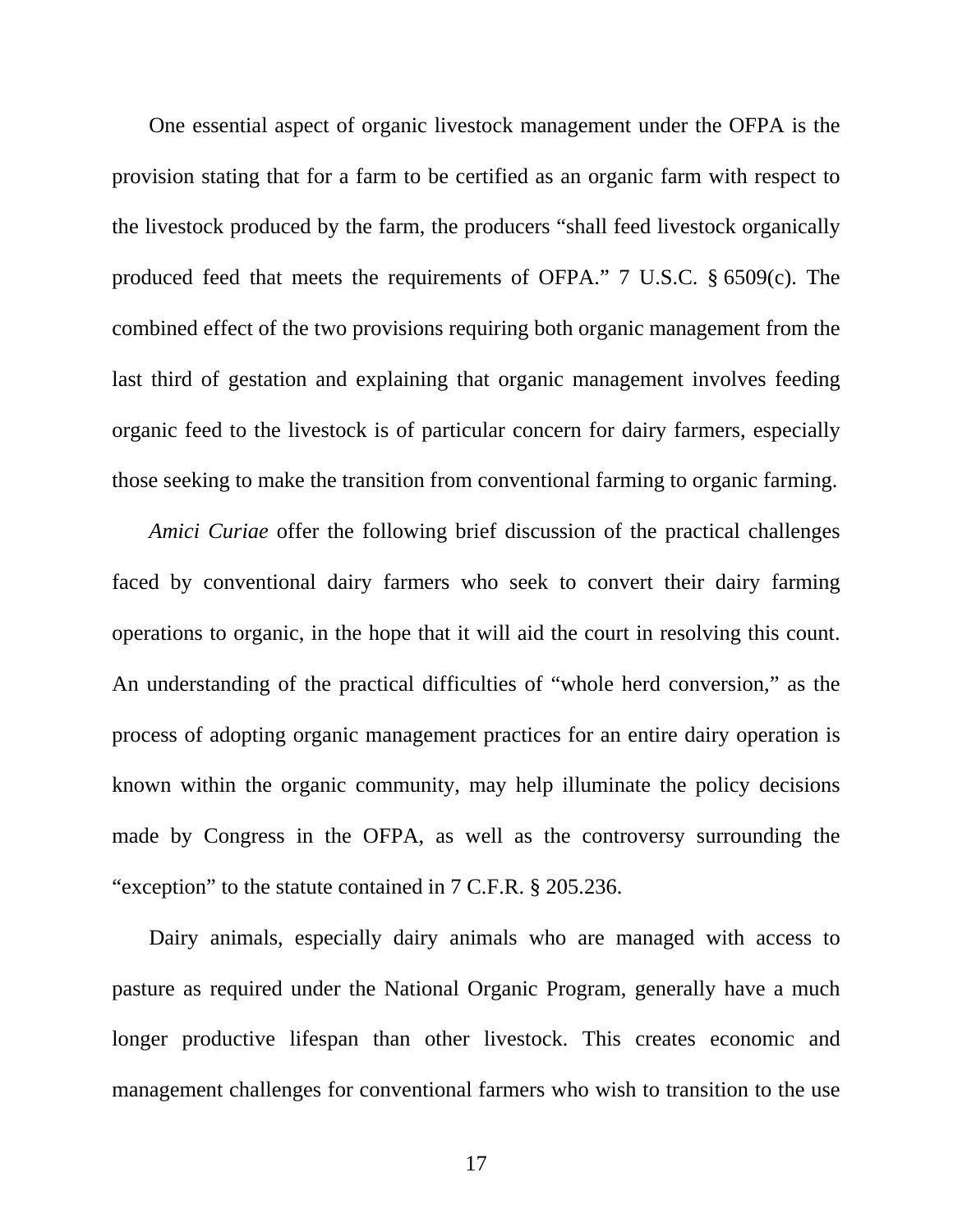of organic practices in their dairy operations. If the provision requiring organic management for the entire life of the animal applied to dairy animals, it would be particularly burdensome for dairy farmers seeking to transition to organic production.

An existing conventional dairy herd is likely to include animals of varying ages and a variety of productive years remaining. For a farmer who may have expended substantial resources in breeding or buying and then caring for a herd of dairy animals for several years to be completely foreclosed from retaining any of those animals in the organic herd would make the transition to organic production cost-prohibitive for many farmers.

The OFPA sets forth a statutory guideline for dairy livestock that states,

A dairy animal from which milk or milk products will be sold or labeled as organically produced shall be raised and handled in accordance with [the Act] for not less than the 12-month period immediately prior to the sale of such milk and milk products.

7 U.S.C. § 6509(e)(2). The statutory guideline for dairy animals modifies the general rule that organic livestock is to be managed organically from the last third of gestation. 7 U.S.C. § 6509(b). It facilitates whole herd conversion, as well as, potentially, addition of conventionally-raised animals to an organic dairy herd.

The foregoing discussion should make plain that the statutory language in 7 U.S.C. § 6509(e)(2) reduces the *timeframe* during which organic management is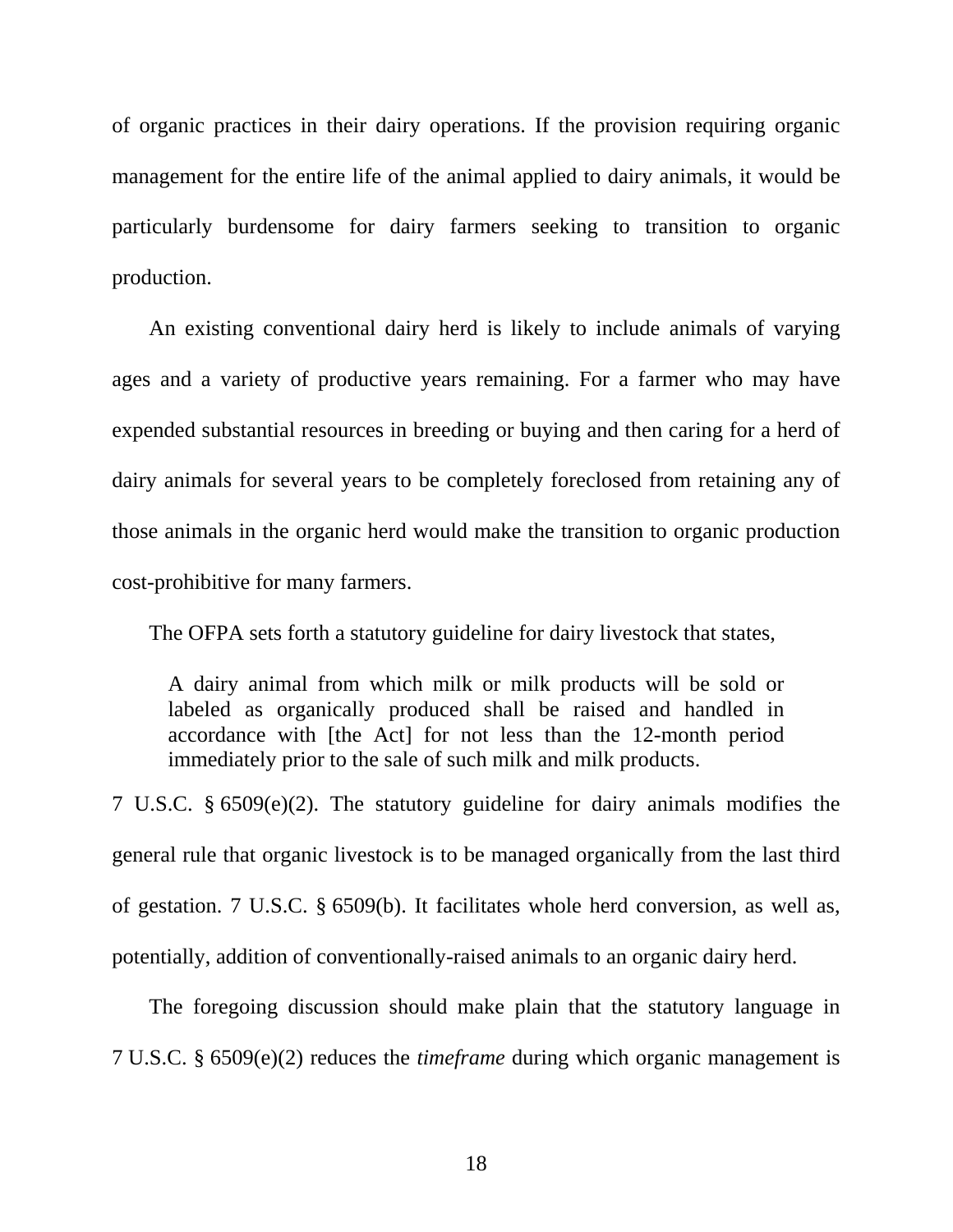required, but does not alter the *content* of the requirements of organic management, including the requirement that organic livestock be fed organically produced feed contained in 7 U.S.C. § 6509(c).

The statutory distinction between dairy animals and other organic livestock on the one hand, and between the time period during which organic management practices must be applied and the content of those organic management practices may be fleshed out with the aid of an example. A one-year-old pig raised on a conventional farm can never become organic. The pig falls under the general rule that organic livestock must be managed organically from the last third of gestation. A one-year-old cow raised on a conventional farm *may* become organic. The cow falls under the statutory exception that allows dairy animals to be managed organically for one year prior to sale or labeling of the milk or milk products as organic. The statutory exception for the duration of the time period during which the dairy animal must be under organic management practices, however, does nothing to modify the nature of the requirements of organic livestock management, including the requirement that all organic livestock be fed organic feed.

# **2. The Regulation Allowing 80% Organic Feed for Dairy Animals During Much of the Year Before Sale of the Milk as Organic is Inconsistent with the Act.**

The OFPA specifically delegates certain authority to the Secretary to develop regulations for organic livestock and livestock products. 7 U.S.C. § 6509(f). The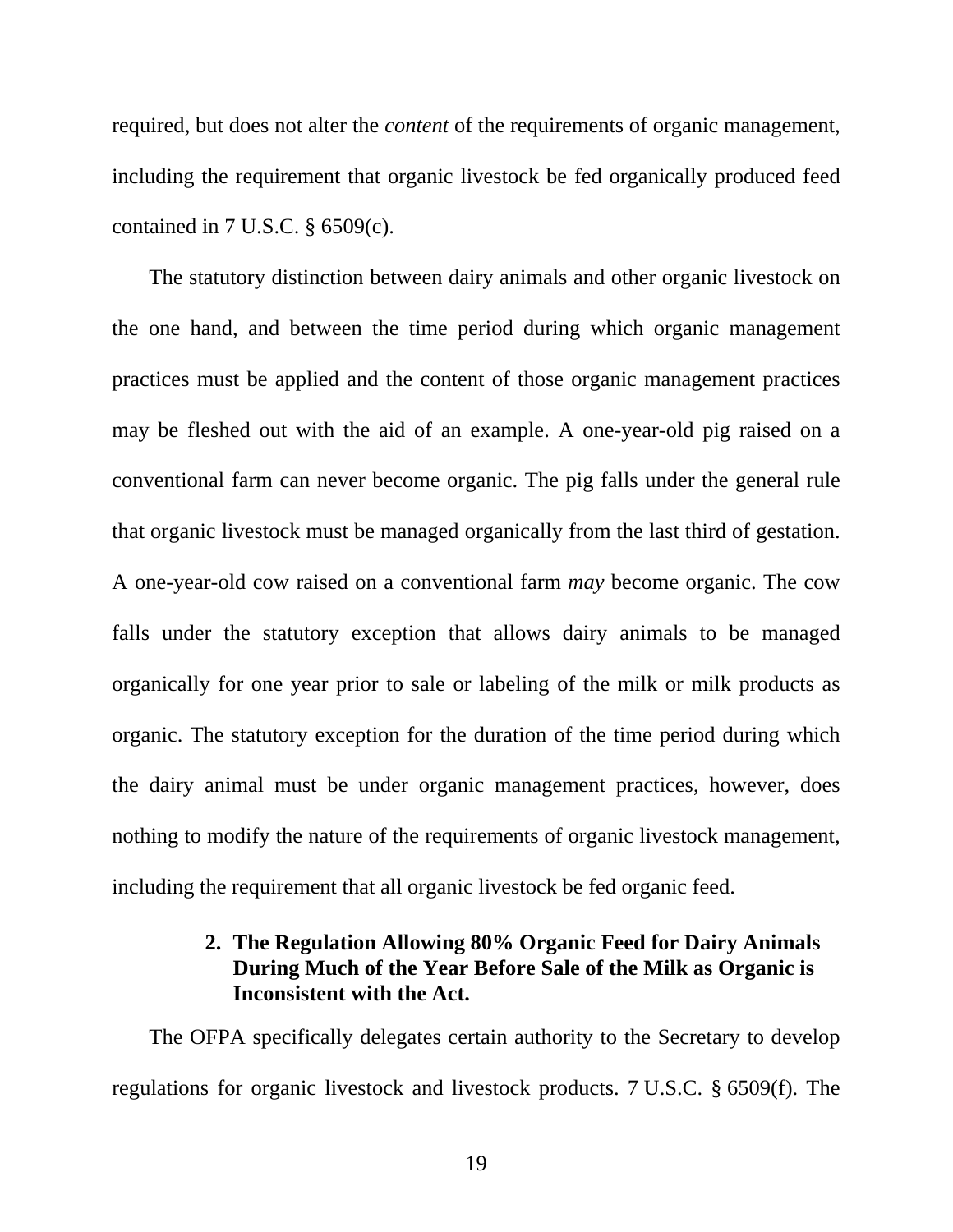Act grants discretion to the Secretary over whether and in what circumstances animal drugs may be used and the products from the animal still be labeled organic, whether and in what circumstances physical alterations may be performed on organic livestock, and what living conditions must be provided for organic livestock. But the regulation at 7 C.F.R. § 205.236(a)(2) exceeds that delegation of authority. Before the district court, the Secretary admitted that the regulation which permits producers to feed dairy animals feed that is 80% organic for nine of the twelve months prior to sale of the milk and milk products as organic is "avowedly an exception" to the Act. App. at 130, Recommended Decision at 29 (citing Def's Reply & Cross Mot. at 35).

The Secretary's litigation posture is consistent with the language of the regulation, which states in pertinent part:

(a) Livestock products that are to be sold, labeled, or represented as organic must be from livestock under continuous organic management from the last third of gestation or hatching: *Except*, That:

. . .

(2) Dairy animals. Milk or milk products must be from animals that have been under continuous organic management beginning no later than 1 year prior to the production of the milk or milk products that are to be sold, labeled, or represented as organic: *Except*, That, when an entire, distinct herd is converted to organic production, the producer may:

(i) For the first 9 months of the year, provide a minimum of 80-percent feed that is either organic or raised from land included in the organic system plan and managed in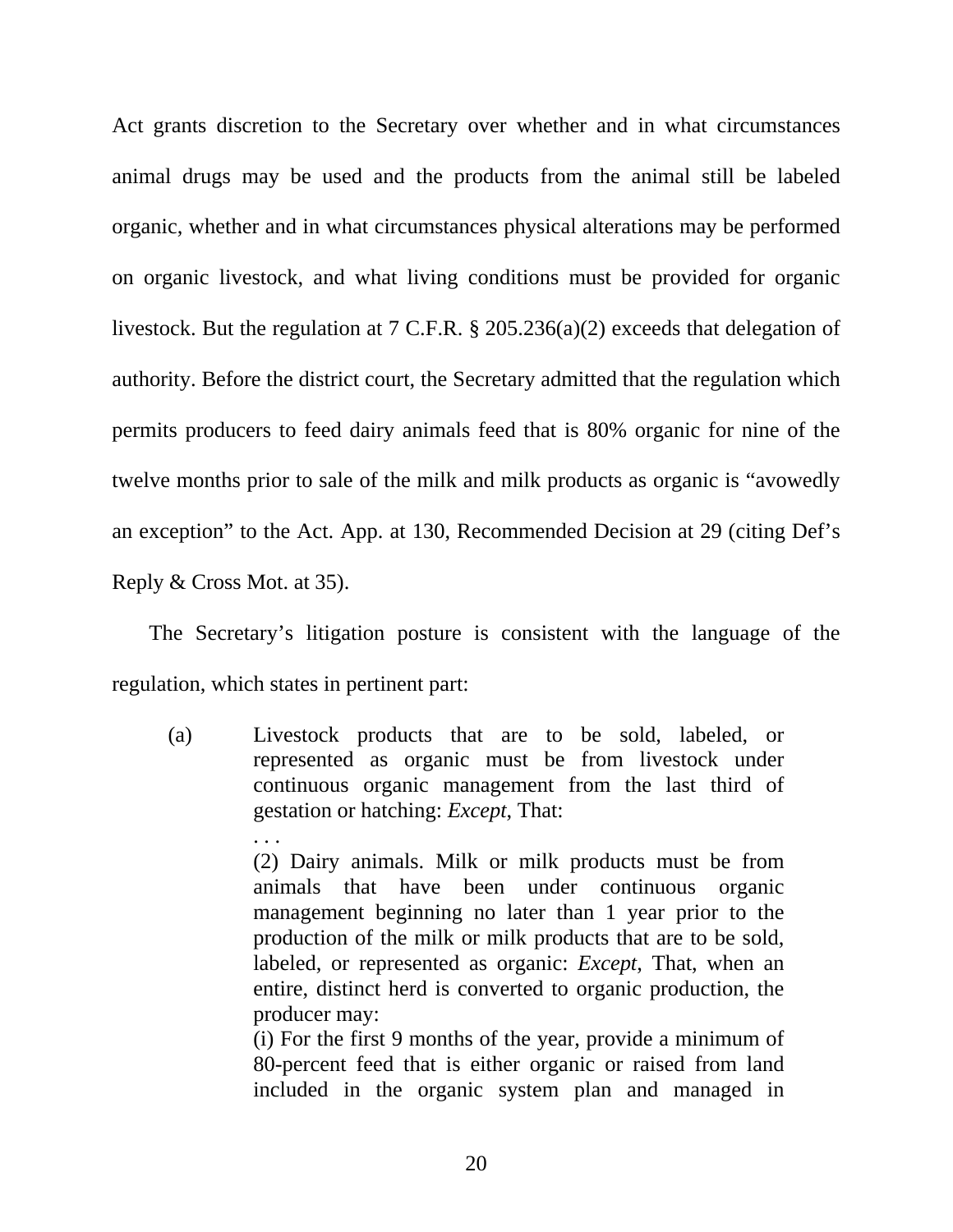compliance with organic crop requirements; and (ii) Provide feed in compliance with § 205.237 for the final 3 months. (iii) Once an entire, distinct herd has been converted to organic production, all dairy animals shall be under organic management from the last third of gestation.

7 C.F.R. § 205.236 (*emphasis in original*).

The Secretary cannot now plausibly argue that 7 C.F.R. § 205.236(a)(2) merely interprets 7 U.S.C. § 6509, when the challenged regulatory text clearly identifies the provision allowing dairy animals to be fed 80% organic feed during three-quarters of the year-long transition to organic production as an *exception* to the rule requiring that organic livestock be fed organic feed as one component of organic management. Section 205.236 simply is not written as an interpretation of the meaning of the statutory term "organic feed" in the context of whole herd conversion, so the question of whether such a regulation would pass muster under *Chevron* is not before this court.

*Amici Curiae* are deeply concerned that USDA appears to understand, yet openly flout, the limits on the delegation of authority that has been granted to it by the Congress. The OFPA left many gaps and policy decisions to be filled by the Secretary, following consideration of the recommendations of the NOSB and comments from the public via rule-making. When the Secretary crossed the line from filling gaps left by Congress to creating "avowed exceptions" to the

21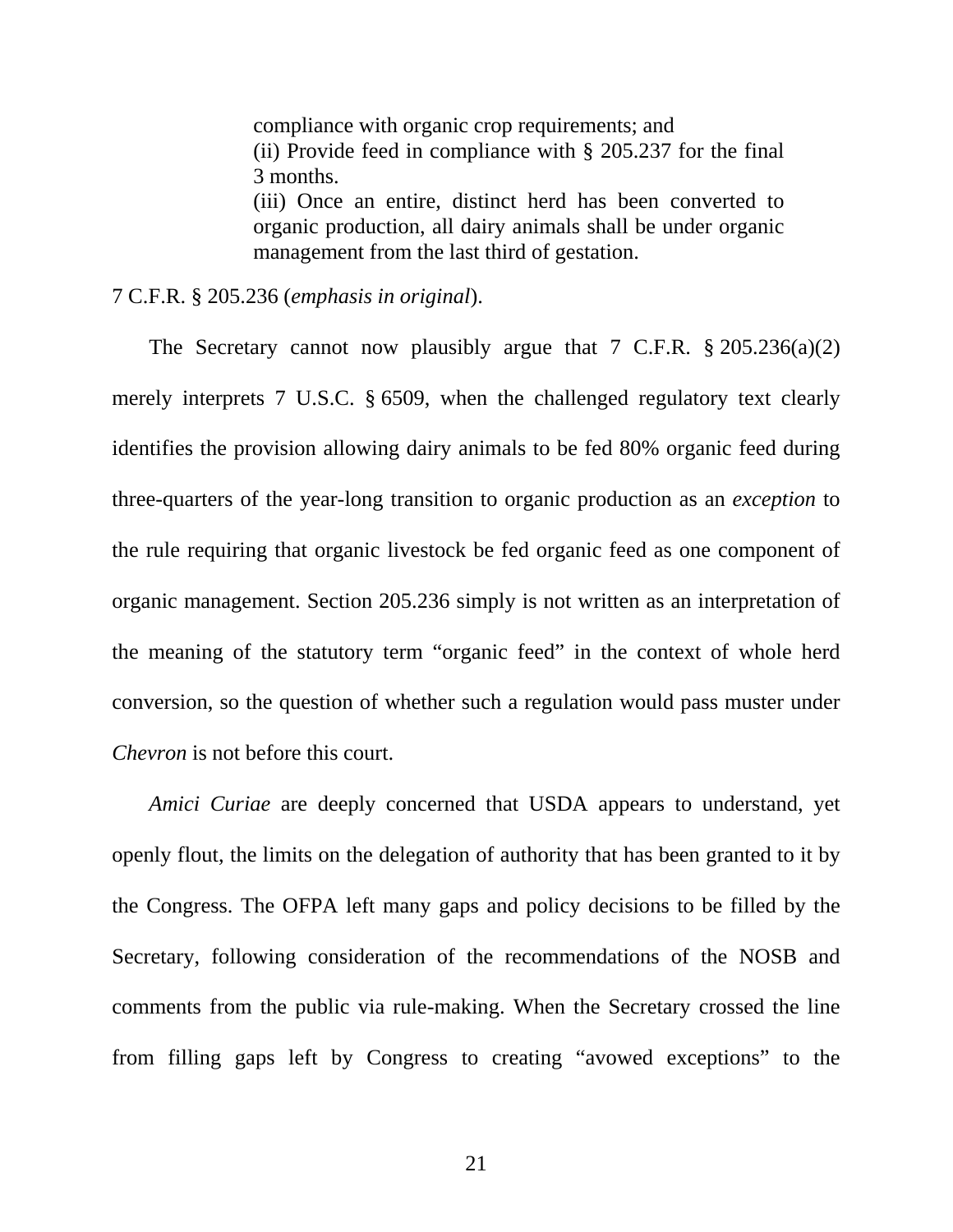<span id="page-28-0"></span>requirements enacted by Congress, the Secretary exceeded her authority. That some members of the public expressed support for provisions to lessen the economic hardship of "whole herd conversion" for dairy farmers beginning organic production during the rule-making process does not excuse the Secretary's exceeding her authority.

The prefatory comments to the final rule state that the "whole herd conversion" rule was included so that newcomers to organic production would be able to take advantage of opportunities similar to those that that were available to those who converted to organic dairy production under existing certification standards. 65 Fed. Reg. 80,548 (2000), 80,569-80,570. During the comment period, there was some debate within the organic community as to whether "whole herd conversion" provisions, with or without more lenient feed requirements, actually benefited small family farmers, or whether they merely facilitated the entry into the organic sector of large producers eager to participate in a lucrative market, but which might ultimately exert downward pressure on the price received for producing organic milk by increasing the supply and lowering the standards. The relative merits of the different underlying policies, however, are irrelevant to the court's inquiry of whether the Secretary exceeded her authority under *Chevron*.

This claim should be decided under *Chevron*, step 1. However, even if this court were to reach step 2 of the Chevron analysis, *Amici Curiae* submit that the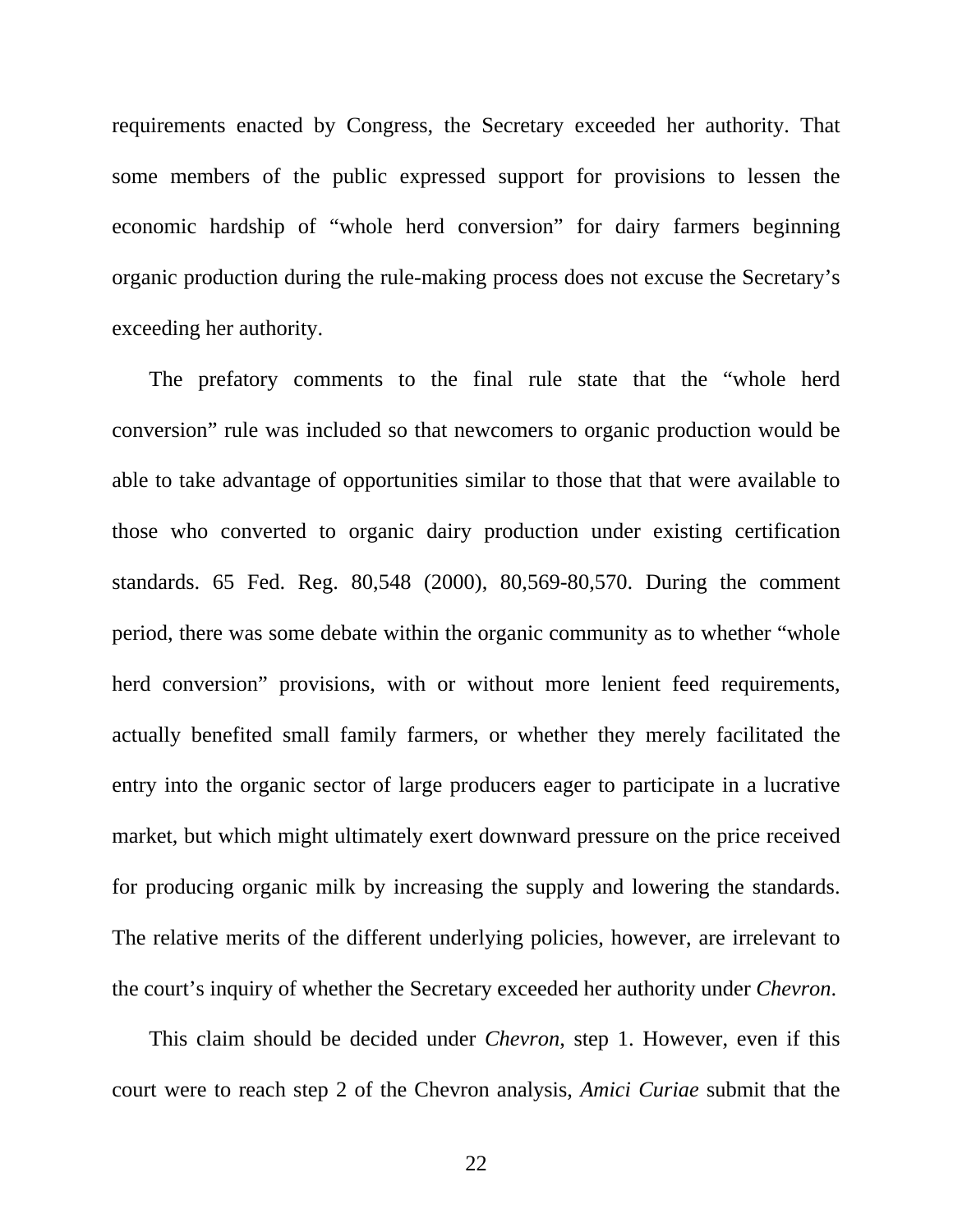challenged regulation is not a reasonable construction of the statute. *Chevron* step 2 provides that:

[I]f the statute is silent or ambiguous with respect to the specific issue, the question for the court is whether the agency's answer is based on a permissible construction of the statute.

#### *Chevron*, 467 U.S. at 843.

The challenged regulation treats producers who avail themselves of the more lenient feed provisions under the regulations differently from the way it treats those who may have taken advantage of similar provisions in private and state government certification programs prior to implementation of the National Organic Program regulations. Producers who take advantage of the whole herd conversion provision after October 21, 2002, must raise all future additions to the herd organically from the last third of gestation—in accordance with the general statutory rule for organic livestock. But the regulation allows those who converted to organic production prior to implementation of the regulations routinely to add conventionally-raised dairy animals to their herds, provided they manage those animals organically for twelve months prior to selling or labeling the milk or milk products as organic—in accordance with the statutory exception for dairy animals.

Treating organic dairy farmers differently based upon when they became organic dairy farmers does not serve the statutory purpose of consistent national organic standards expressed in 7 U.S.C. § 6501. It is, in any event, inconsistent

23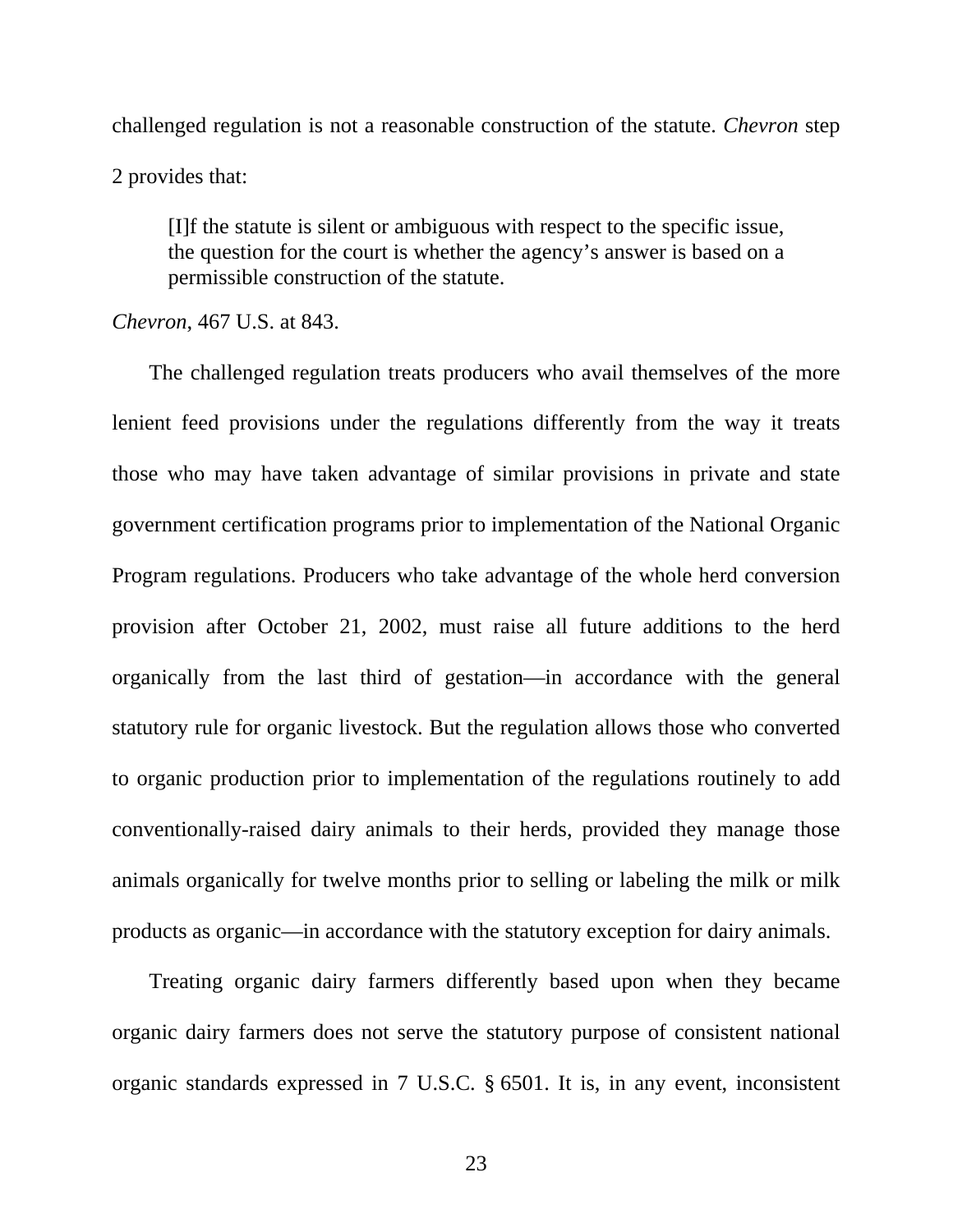with 7 U.S.C. § 6509(c). As this court has noted, "It is transpicuously clear that, under *Chevron*, no deference is due if Congress has spoken directly to the question." *Passamaquoddy*, 75 F.3d at 793.

### **II. When Possible, The National Organic Program Regulations Should Be Construed in Such a Way as to Render them Consistent with the Act.**

The regulations discussed above permit only one reading, a reading that is inconsistent with the statute. However, where the challenged regulations permit more than one construction, principles of judicial restraint suggest that the regulations should be construed in such a way as to avoid conflict with the statute. This can be done, for example, with the claim raised by Harvey in Count 1 before the district court. Count 1 dealt with whether the challenged regulation allowed "any" non-organically produced agricultural product to be used in organic food production.

In general, the OFPA requires that any natural substance used in organic food production and handling be organically produced. 7 U.S.C. § 6504. In handling an agricultural product that is to be labeled organic, the OFPA states that the handler shall not:

add any ingredients that are not organically produced . . . unless such ingredients are included in the National List and represent not more than 5 percent of the weight of the total finished product (excluding salt and water).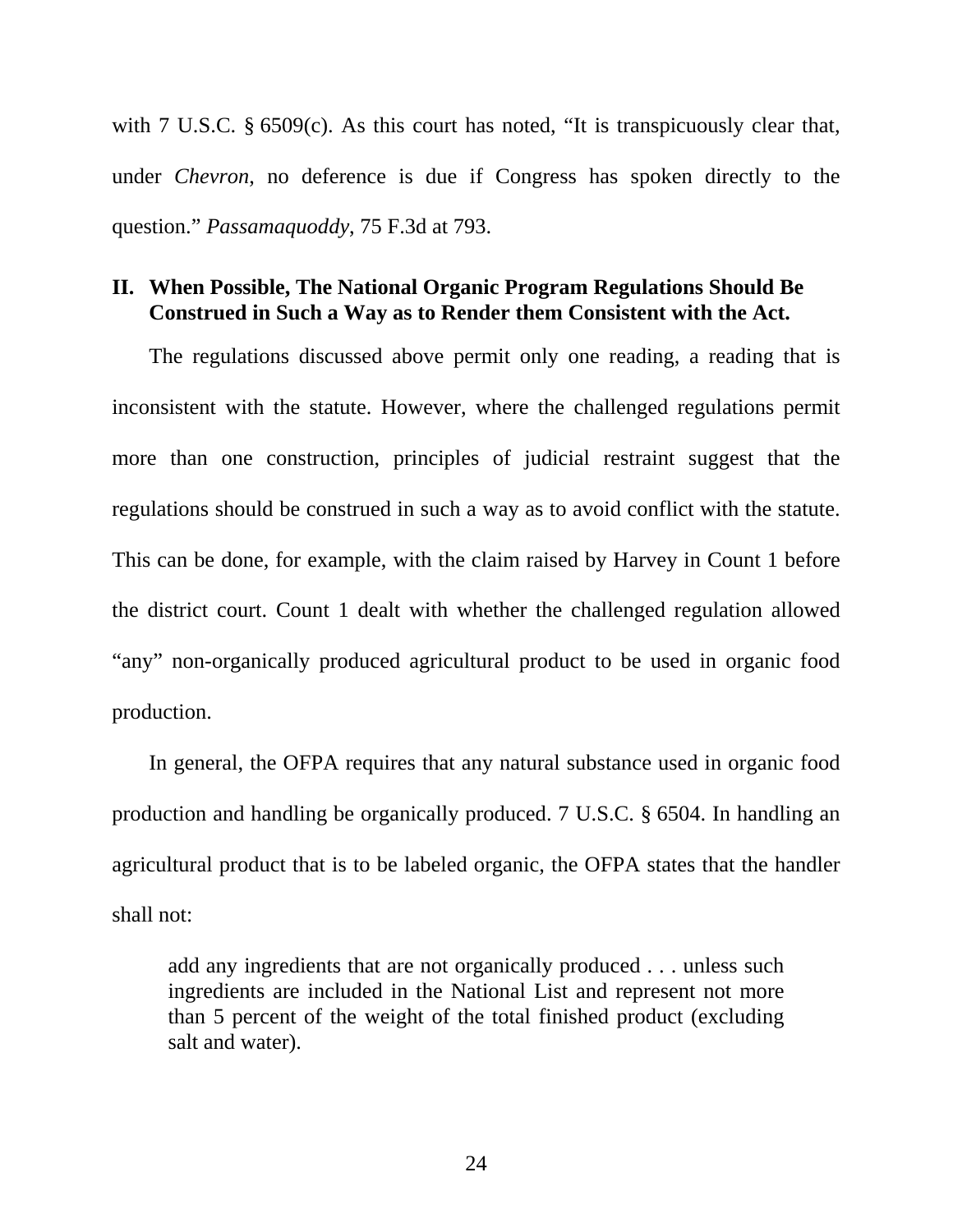7 U.S.C. § 6510(a)(4). Thus, non-organically produced ingredients may be used if

they are included on the National List and if they represent not more than 5 percent

of the weight of the product.

The challenged regulation, 7 C.F.R. § 205.606, states:

The following nonorganically produced agricultural products may be used as ingredients in or on processed products labeled as "organic" or "made with organic (specified ingredients or food group(s)) " only in accordance with any restrictions specified in this section.

Any nonorganically produced agricultural product may be used in accordance with the restrictions specified in this section and when the product is not commercially available in organic form.

(a) Cornstarch (native)

(b) Gums -- water extracted only (arabic, guar, locust bean, carob bean)

- (c) Kelp -- for use only as a thickener and dietary supplement
- (d) Lecithin -- unbleached
- (e) Pectin (high-methoxy)

7 C.F.R. § 205.606. *Amici Curiae* believe that the regulation should properly be

construed to mean that "any" nonorganically produced agricultural product may be *reviewed* for possible inclusion in the National List, in accordance with all of the procedural safeguards required by the Act, and that only those products specifically recommended for inclusion on the National List by the NOSB and indeed individually listed by the Secretary are in fact included in the National List. The word "any" should be interpreted both in light of the words "the following" and in light of the structure of the Act and the regulations, which require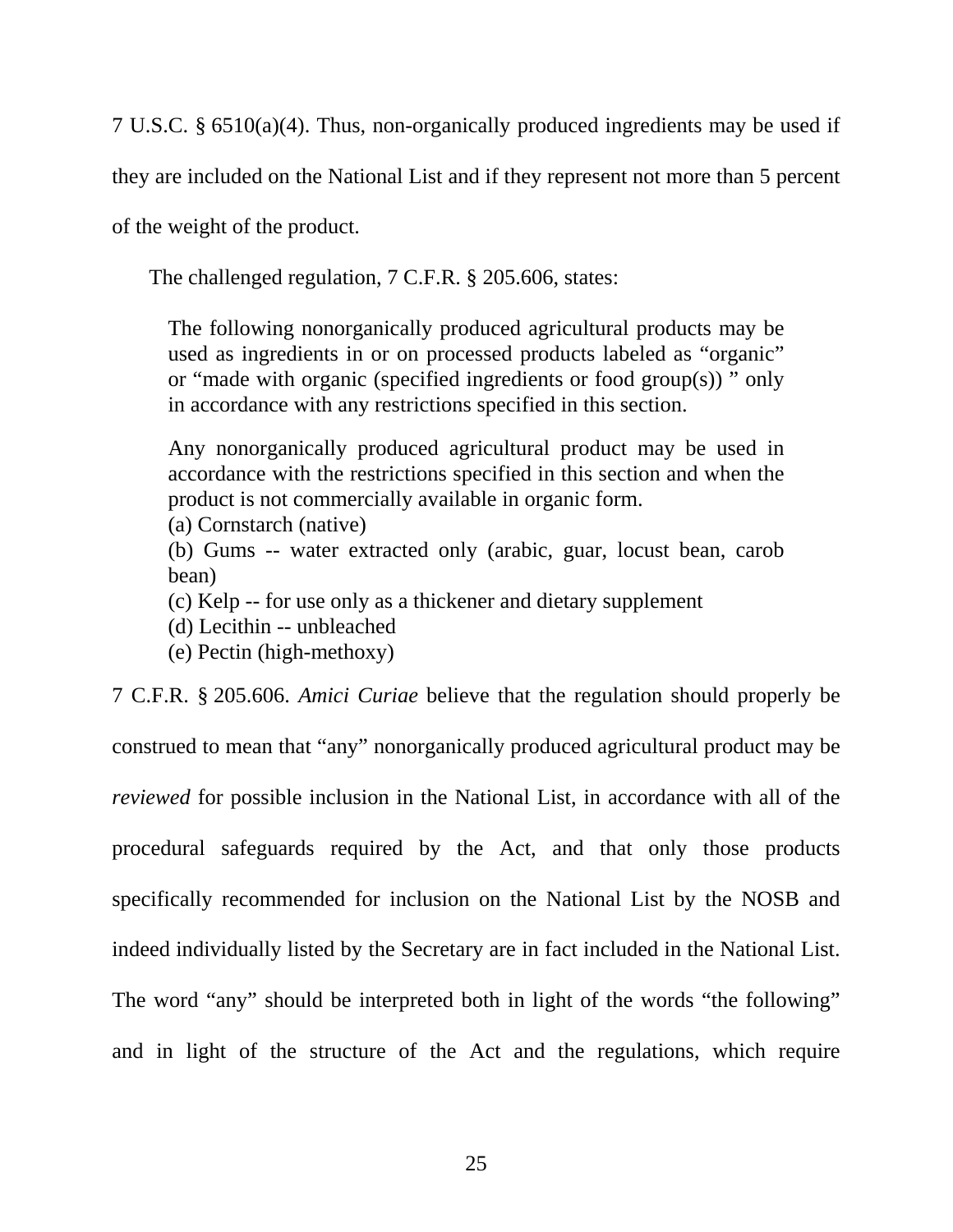individualized and specific review of substances prior to inclusion on the National List. 7 U.S.C. §§ 6510(a)(4) and 6517(b).

The following statement from an opinion of this court provides helpful guidance, though the comment addresses techniques for analyzing statutory provisions. In *United States v. Rivera*, 131 F.3d 222, 225 (1st Cir. 1997) (en banc), this court noted: "'the cardinal rule that a statute is to be read as a whole . . . , since the meaning of statutory language, plain or not, depends on context.'" (quoting *Conroy v. Aniskoff*, 507 U.S. 511, 515 (1993). Similarly, the Supreme Court cautions against "looking at statutory terms in isolation." *Robinson v. Shell Oil Co*., 519 U.S. 337 (1997). These principles for statutory construction seem appropriate for the construction of regulations as well. The regulatory use of the term "any" should be read in light of the use of the phrase "the following" in the same regulatory provision, and of the entire regulation as a whole.

Before the district court, the Secretary implied (though the magistrate found that "equivocation" puzzling) that only the five substances specifically listed were considered to be on the National List and permitted for use under the provision. App. at 110, Recommended Decision at 9, fn. 2. While *Amici Curiae* support the reading of the regulation apparently adopted by the Secretary in the course of the litigation, and the Secretary's half-hearted suggestion was enough to satisfy the magistrate judge, it should not be enough to satisfy this court.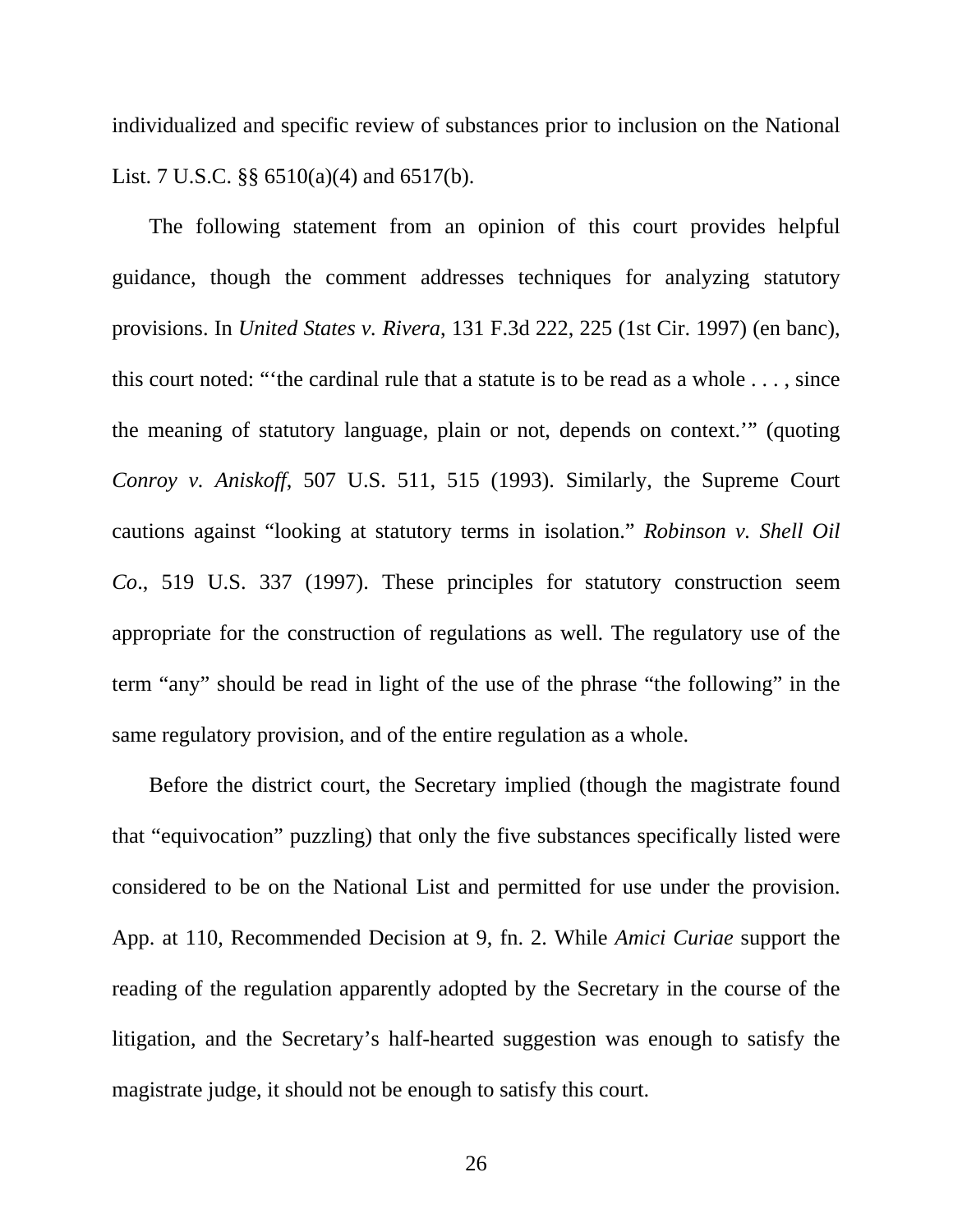<span id="page-33-0"></span>Many courts and have noted that an agency's litigation posture is not entitled to deference. For example, the Massachusetts district court has stated, "an agency's litigating position, which is in the nature of a 'post hoc rationalization' rather than the result of the official exercise of rule-making authority is not entitle to *Chevron* deference. *United States v. National Amusements, Inc.*, 180 F.Supp.2d 251, 260 n.5 (D.Mass. 2001) (citing *Bowen v. Georgetown Univ. Hospital*, 488 U.S. 204, 212- 213 (1988) and *Christensen v. Harris County*, 529 U.S. 576, 587 (2000). As one authority on administrative law has noted, "Statements of agency lawyers in briefs and oral arguments are particularly unreliable evidence of an agency's policy, given the powerful incentive for lawyers to take any position that is likely to further their clients' interests in a case and the uneven level of supervision of the work product of agency lawyers." Richard J. Pierce, Administrative Law Treatise,  $§ 3.5 (4<sup>th</sup> ed. 2002).$ 

A declaratory judgment is needed to establish the legal meaning and effect of 7 C.F.R. § 205.606. Harvey submitted evidence tending to show that handlers and accredited certifying agents believe that "any" nonorganically produced nonsynthetic substance may be used under this regulation, whether or not it has been screened by the NOSB and placed on the National List. A declaratory judgment is appropriate because there is widespread confusion about the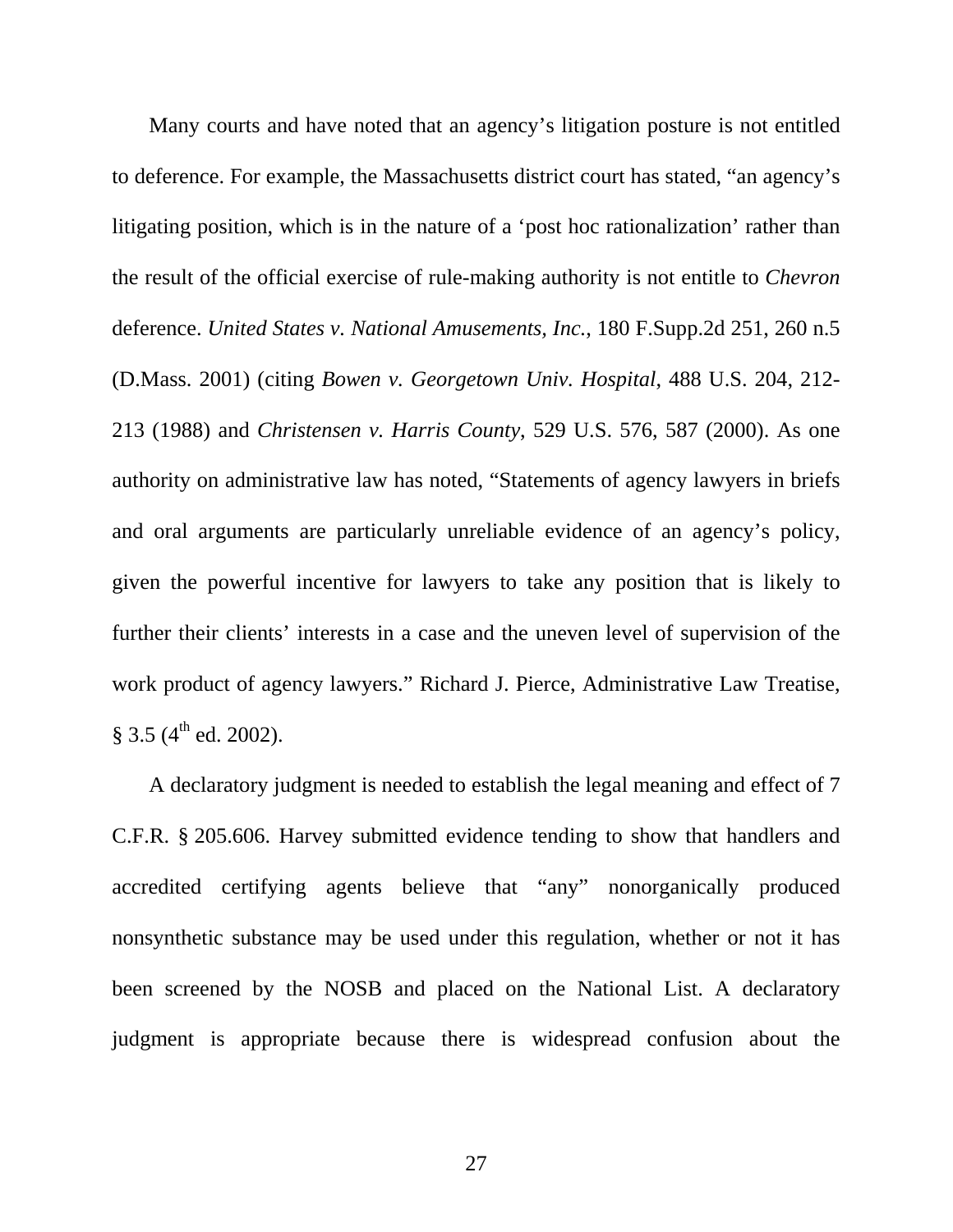regulation, and handlers and accredited certifying agents should not be subject to enforcement action for good faith reliance upon the regulation.

### **CONCLUSION**

For the foregoing reasons, *Amici Curiae* respectfully request that this Court

find in favor of Plaintiff-Appellant.

Dated: June 14, 2004.

Respectfully submitted,

Susan E. Stokes Jill E. Krueger Farmers' Legal Action Group, Inc. 46 East Fourth Street, Suite 1301 St. Paul, Minnesota 55101 Telephone: 651-223-5400 Facsimile: 651-223-5335

\_\_\_\_\_\_\_\_\_\_\_\_\_\_\_\_\_\_\_\_\_\_\_\_\_\_\_\_\_\_\_\_\_

Counsel for *Amicus Curiae* Rural Advancement Foundation International-USA

Joseph Mendelson, III Center For Food Safety 660 Pennsylvania Ave., SE, Suite 302 Washington, DC 20003 Telephone: 202-547-9359 Facsimile: 202-547-9429

Counsel for *Amici Curiae* Center for Food Safety and Beyond Pesticides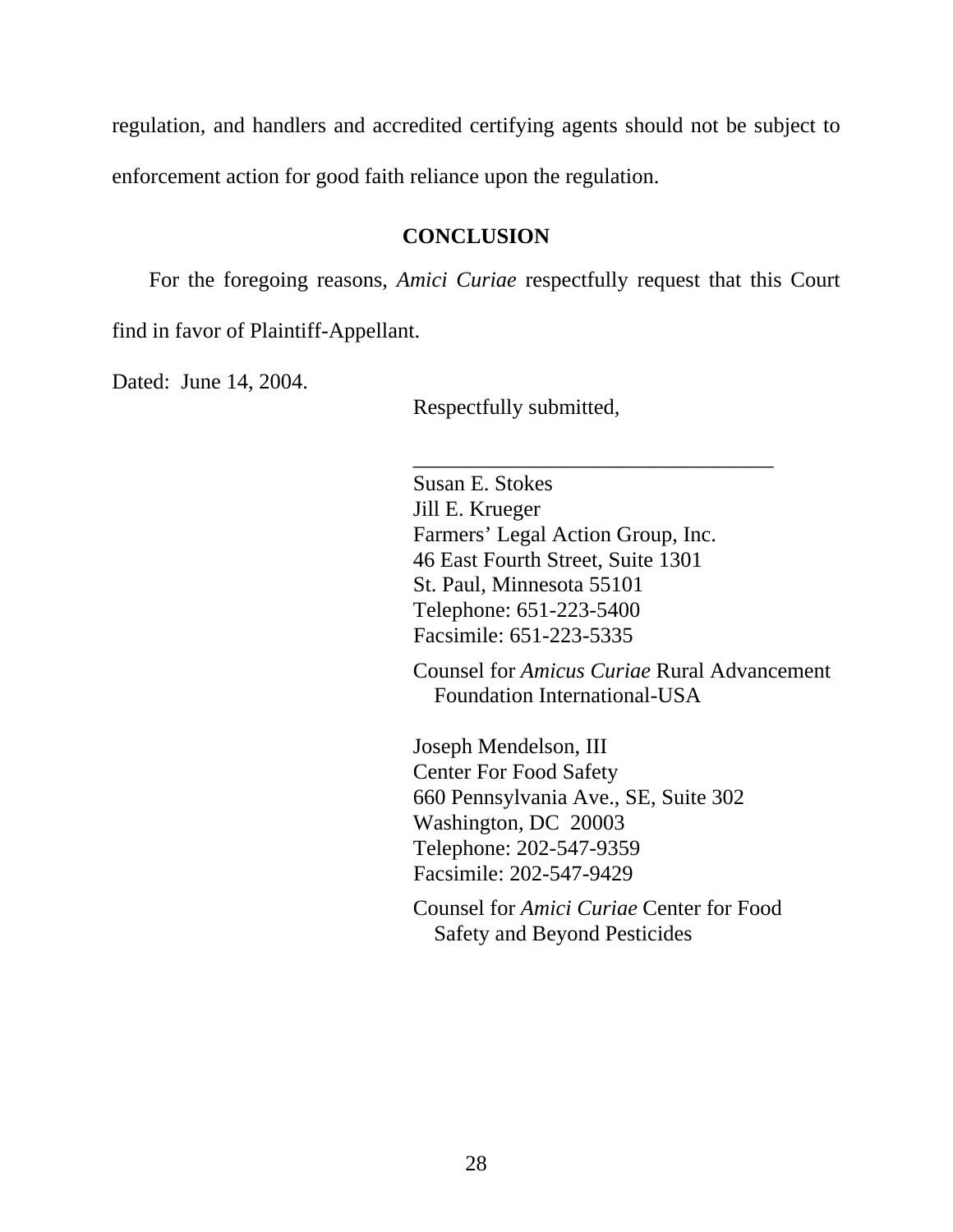### **CERTIFICATE OF SERVICE**

I hereby certify that on the 14th day of June, 2004, two copies of the foregoing Brief of *Amici Curiae* on Behalf of Rural Advancement Foundation International-USA, Center for Food Safety, and Beyond Pesticides were served by United States

mail upon:

Paula Dinerstein Lobel, Novins & Lamont 1275 K St. N.W., Suite 770 Washington, D.C. 20005

Martica S. Douglas Douglas, Denham, Buccina, & Ernst 103 Exchange St. P.O. Box 7108 Portland, ME 04112-7108

Halsey B. Frank Margaret D. McGauhey U.S. Attorney's Office P.O. Box 9718 Portland ME 04104-5018

JILL E. KRUEGER

\_\_\_\_\_\_\_\_\_\_\_\_\_\_\_\_\_\_\_\_\_\_\_\_\_\_\_\_\_\_\_\_\_\_\_